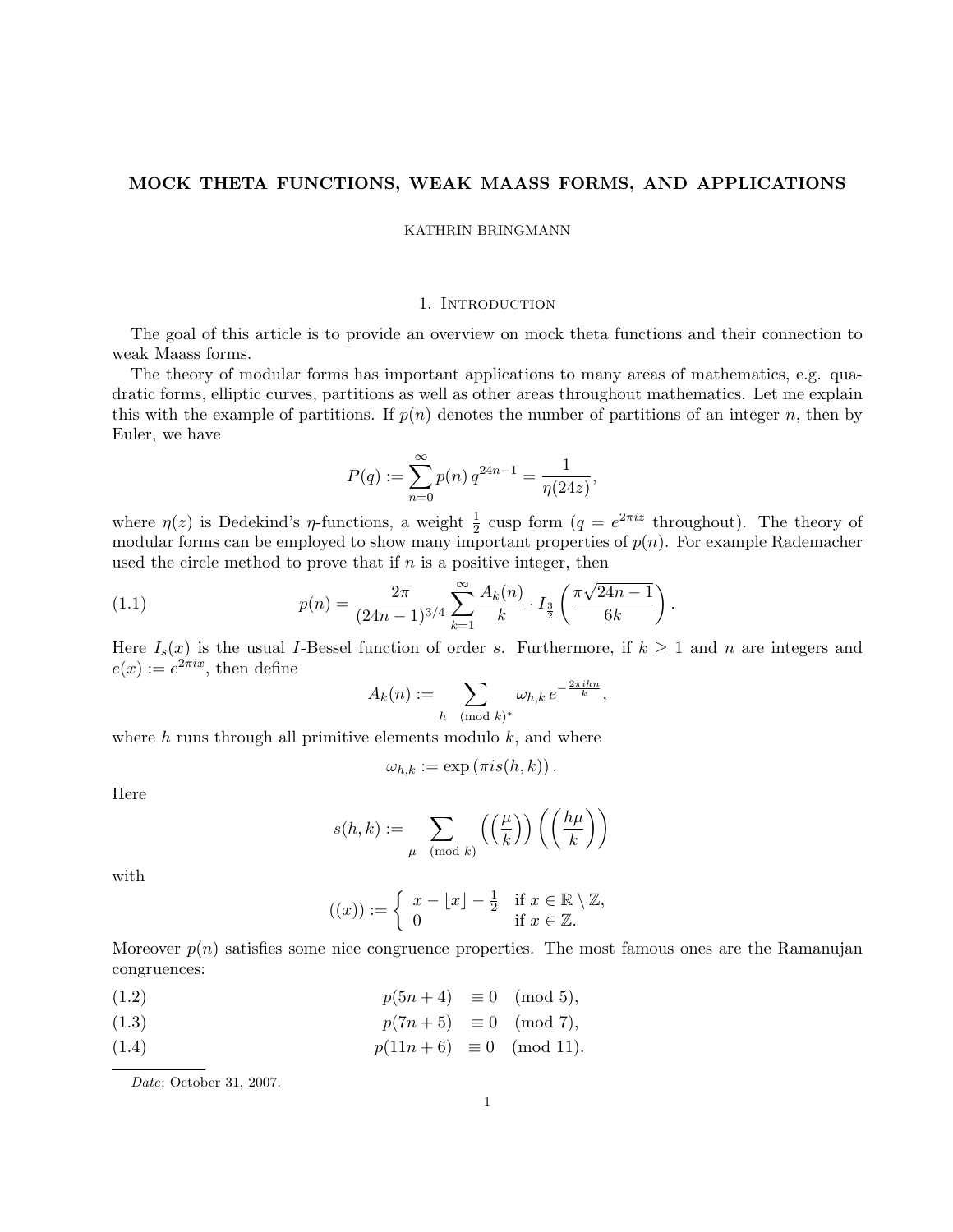In a celebrated paper Ono [32] treated these kinds of congruences systematically. Combining Shimura's theory of modular forms of half-integral weight with results of Serre on modular forms modulo  $\ell$  he showed that for any prime  $\ell \geq 5$  there exist infinitely many non-nested arithmetic progressions of the form  $An + B$  such that

$$
p(An + B) \equiv 0 \pmod{\ell}.
$$

Moreover partitions are related to Eulerian series. For example we have

(1.5) 
$$
\sum_{n=0}^{\infty} p(n)q^n = 1 + \sum_{n=1}^{\infty} \frac{q^{n^2}}{(1-q)^2(1-q^2)^2 \cdots (1-q^n)^2}.
$$

Other examples that relate Eulerian series to modular forms are the Rogers-Ramanujan identities

(1.6) 
$$
1 + \sum_{n=1}^{\infty} \frac{q^{n^2}}{(1-q)(1-q^2)\cdots(1-q^n)} = \frac{1}{\prod_{n=1}^{\infty}(1-q^{5n-1})(1-q^{5n-4})},
$$

$$
1 + \sum_{n=1}^{\infty} \frac{q^{n^2+n}}{(1-q)(1-q^2)\cdots(1-q^n)} = \frac{1}{\prod_{n=1}^{\infty}(1-q^{5n-2})(1-q^{5n-3})}.
$$

Mock theta functions, which can also be defined as Eulerian series, stand out of this context. For example the mock theta function  $f(q)$ , defined by Ramanujan [34] in his last letter to Hardy, is given by

(1.7) 
$$
f(q) := 1 + \sum_{n=1}^{\infty} \frac{q^{n^2}}{(1+q)^2(1+q^2)^2 \cdots (1+q^n)^2}.
$$

Even if (1.5) and (1.7) have a similar shape  $P(q)$  is modular whereas  $f(q)$  is not. The mock theta functions were mysterious objects for a long time, for example there was even a discussion how to rigorously define them. Despite those problems they have applications in vast areas of mathematics (e.g. [2, 3, 4, 18, 20, 28, 39] just to mention a few). In this context one has to understand Dyson's quote given 1987 at the Ramanujan's Centary Conference:

"The mock theta-functions give us tantalizing hints of a grand synthesis still to be discovered. Somehow it should be possible to build them into a coherent group-theoretical structure, analogous to the structure of modular forms which Hecke built around the old theta-functions of Jacobi. This remains a challenge for the future."

Zwegers [39, 40] made a first step towards solving this challenge. He observed that Ramanujan's mock theta functions can be interpreted as part of a real analytic vector valued modular form. The author and Ono build on those results to relate functions like  $f(q)$  to weak Maass forms (see Section 2 for the definition of a weak Maass form). It turns out that  $f(q)$  is the "holomorphic part" of a weak Maass form, the "non-holomorphic part" is a Mordell type integral involving weight  $\frac{3}{2}$  theta functions. This is the special case of an infinite family of weak Maass forms that arise from Dyson's rank generating functions (see Section 3). This new theory has a wide range of applications. For example we obtain exact formulas for Ramanujan's mock theta function  $f(q)$  (see Section 4), congruences for Dyson's ranks (see Section 5), asymptotics and inequalities for ranks (see Section 6) and identities for rank differences that involve modular forms (see Section 8). In Section 7 we show furthermore a correspondence between weight  $\frac{3}{2}$  weak Maass forms and weight  $\frac{1}{2}$  theta functions.

This paper is an extended version of a talk given at the conference "Modular forms" held in October 2006 in Schiermonnikoog. The author thanks the organizers B. Edixhoven, G. van der Geer, and B. Moonen for a stimulating athmosphere.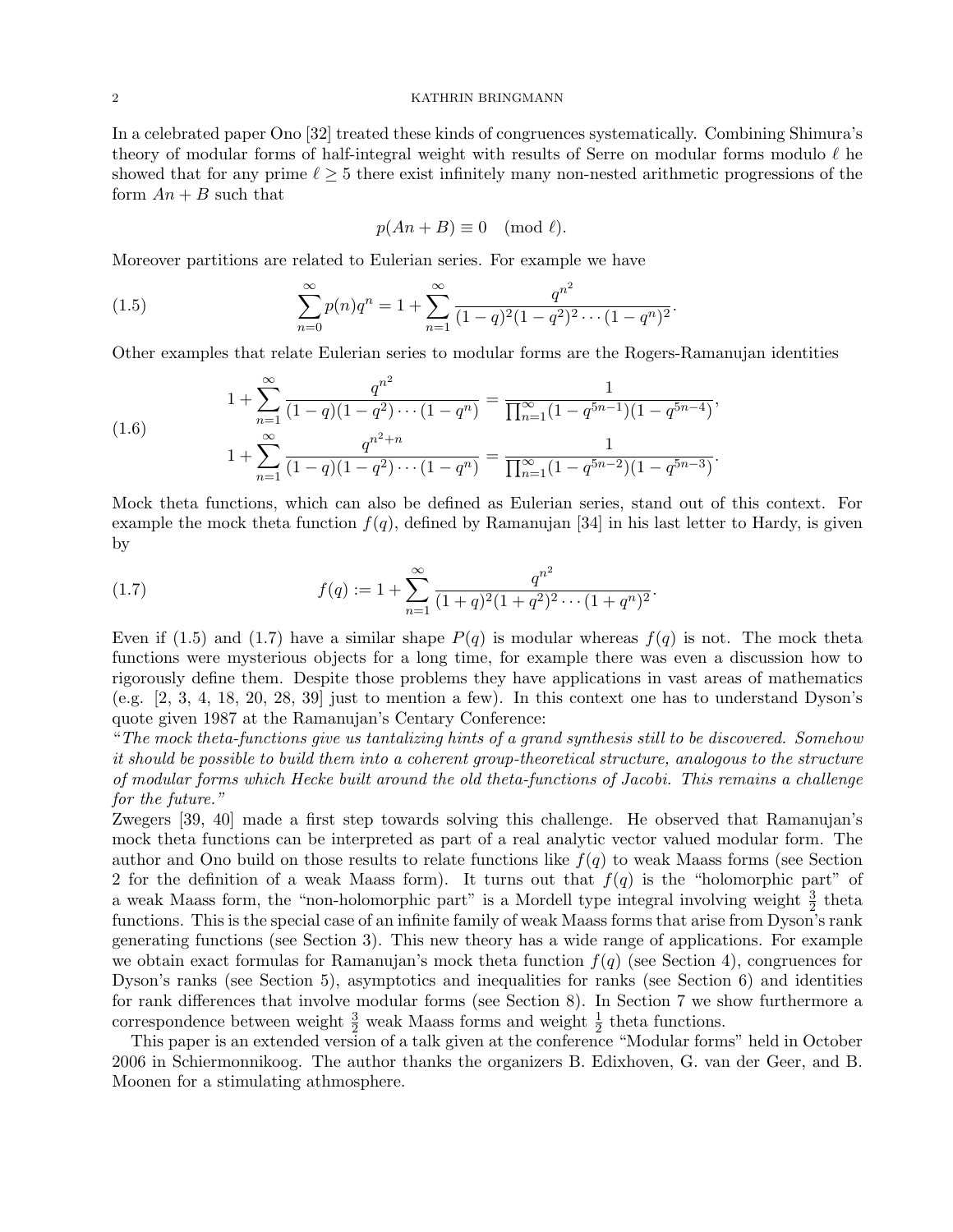## **ACKNOWLEDGEMENTS**

The author thanks the referee for many helpful comments.

## 2. General facts on weak Maass forms

Here we recall basic facts on weak Maass forms, first studied by Bruinier and Funke [17]. For  $k \in \frac{1}{2}$  $\frac{1}{2}\mathbb{Z}\setminus\mathbb{Z}$  and  $z=x+iy$  with  $x,y\in\mathbb{R}$ , the weight k hyperbolic Laplacian is given by

$$
\Delta_k := -y^2 \left( \frac{\partial^2}{\partial x^2} + \frac{\partial^2}{\partial y^2} \right) + iky \left( \frac{\partial}{\partial x} + i \frac{\partial}{\partial y} \right).
$$

If v is odd, then define  $\epsilon_v$  by

$$
\epsilon_v := \begin{cases} 1 & \text{if } v \equiv 1 \pmod{4}, \\ i & \text{if } v \equiv 3 \pmod{4}. \end{cases}
$$

A (harmonic) weak Maass form of weight k on a subgroup  $\Gamma \subset \Gamma_0(4)$  is any smooth function  $f : \mathbb{H} \to \mathbb{C}$ satisfying the following:

(1) For all  $A = \begin{pmatrix} a & b \\ c & d \end{pmatrix} \in \Gamma$  and all  $z \in \mathbb{H}$ , we have

$$
f(Az) = \left(\frac{c}{d}\right)^{2k} \epsilon_d^{-2k} (cz+d)^k f(z).
$$

(2) We have that  $\Delta_k f = 0$ .

(3) The function  $f(z)$  has at most linear exponential growth at all the cusps of  $\Gamma$ .

In a similar manner one defines weak Maass forms on  $\Gamma_0(4N)$  (N a positive integer) with Nebentypus  $\chi$  (a Dirichlet character) by requiring

$$
f(Az) = \chi(d) \left(\frac{c}{d}\right)^{2k} \epsilon_d^{-2k} (cz+d)^k f(z)
$$

instead of (1). Harmonic weak Maass forms have Fourier expansions of the form

$$
f(z) = \sum_{n=n_0}^{\infty} \gamma_y(n) q^{-n} + \sum_{n=n_1}^{\infty} a(n) q^n,
$$

with  $n_0, n_1 \in \mathbb{Z}$ . The  $\gamma_y(n)$  are functions in y, the imaginary part of z. We refer to  $\sum_{n=n_0}^{\infty} \gamma_y(n)q^{-n}$ as the non-holomorphic part of  $f(z)$ , and we refer to  $\sum_{n=n_1}^{\infty} a(n)q^n$  as its holomorphic part.

Moreover we need the anti-linear differential operator  $\xi_k$  defined by

$$
\xi_k(g)(z) := 2iy^k \overline{\frac{\partial}{\partial \bar{z}}g(z)}.
$$

If g is a harmonic weak Maass form of weight k for the group Γ, then  $\xi_k(g)$  is a weakly holomorphic modular form (i.e, a modular form with poles at most at the cusps of Γ) of weight  $2 - k$  on Γ. Furthermore,  $\xi_k$  has the property that its kernel consists of those weight k weak Maass forms which are weakly holomorphic modular forms.

# 3. Dyson's ranks and weak Maass forms

In order to explain the Ramanujan congruences Dyson introduced the so-called rank of a partition [23]. The rank of a partition is defined to be its largest part minus the number of its parts. In his famous paper Dyson conjectured that ranks could be used to "explain" the congruences (1.2) and  $(1.3)$  with modulus 5 and 7. More precisely, he conjectured that the partitions of  $5n+4$  (resp.  $7n+5$ ) form 5 (resp. 7) groups of equal size when sorted by their ranks modulo 5 (resp. 7). In 1954, Atkin and Swinnerton-Dyer proved Dyson's rank conjecture [7].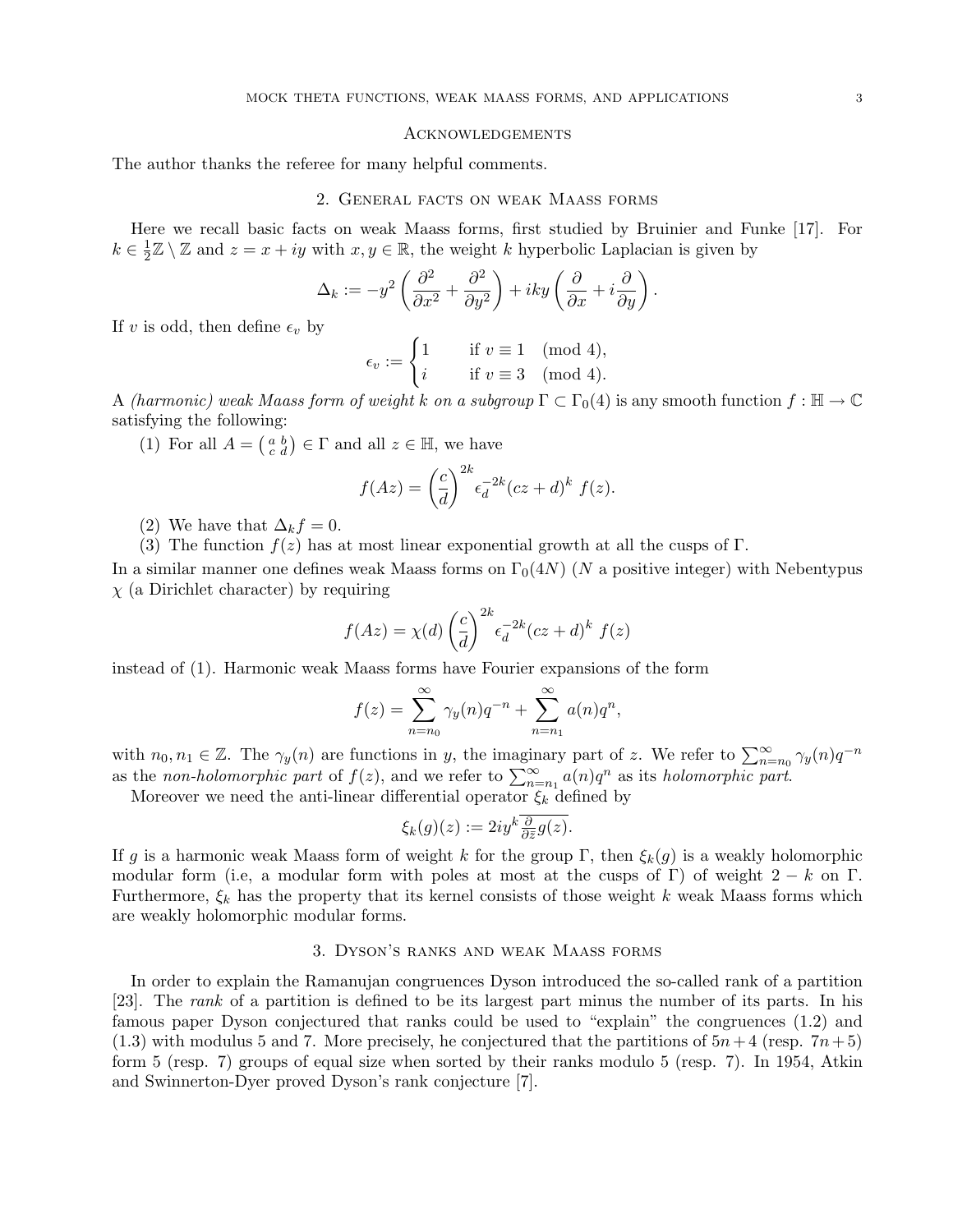To study ranks, it is natural to investigate a generating function. If  $N(m, n)$  denotes the number of partitions of  $n$  with rank  $m$ , then it is well known that

$$
R(w;q) := 1 + \sum_{n=1}^{\infty} \sum_{m=-\infty}^{\infty} N(m,n)w^m q^n = 1 + \sum_{n=1}^{\infty} \frac{q^{n^2}}{(wq;q)_n(w^{-1}q;q)_n},
$$

where

$$
(a;q)_n = (a)_n := (1-a)(1-aq) \cdots (1-aq^{n-1}).
$$

If we let  $w = 1$  we recover  $P(q)$  in its Eulerian form (1.5), i.e., (up to a q-power) a weight  $-\frac{1}{2}$  modular form. Moreover  $R(-1; q)$  is the generating function for the number of partitions with even rank minus the number of partitions with odd rank and equals

$$
R(-1;q) = 1 + \sum_{n=1}^{\infty} \frac{q^{n^2}}{(1+q)^2(1+q^2)^2 \cdots (1+q^n)^2} = f(q)
$$

with  $f(q)$  as in (1.7). The author and Ono [12] showed that the functions  $R(w; q)$  for  $w \neq 1$  a root of unity are the holomorphic parts of weak Maass forms. To make this statement more precise suppose that  $0 < a < c$  are integers, and let  $\zeta_c := e^{\frac{2\pi i}{c}}$ . If  $f_c := \frac{2c}{\gcd(c, 6)}$ , then define for  $\tau \in \mathbb{H}$  the weight  $\frac{3}{2}$ cuspidal theta function  $\Theta\left(\frac{a}{c}\right)$  $\frac{a}{c}$ ;  $\tau$ ) by

$$
\Theta\left(\frac{a}{c};\tau\right) := \sum_{m \pmod{f_c}} (-1)^m \sin\left(\frac{a\pi(6m+1)}{c}\right) \cdot \theta\left(6m+1,6f_c;\frac{\tau}{24}\right),
$$

where

$$
\theta(\alpha, \beta; \tau) := \sum_{n \equiv \alpha \pmod{\beta}} n e^{2\pi i \tau n^2}.
$$

Moreover let  $\ell_c := \text{lcm}(2c^2, 24)$  and define

(3.1) 
$$
D\left(\frac{a}{c};q\right) = D\left(\frac{a}{c};z\right) := -S_1\left(\frac{a}{c};z\right) + q^{-\frac{\ell_c}{24}}R(\zeta_c^a;q^{\ell_c}),
$$

where the period integral  $S_1\left(\frac{a}{c}\right)$  $\frac{a}{c}$ ; *z*) is given by

(3.2) 
$$
S_1\left(\frac{a}{c};z\right) := \frac{-i\sin\left(\frac{\pi a}{c}\right)\ell_c^{\frac{1}{2}}}{\sqrt{3}}\int_{-\bar{z}}^{i\infty}\frac{\Theta\left(\frac{a}{c};\ell_c\tau\right)}{\sqrt{-i(\tau+z)}} d\tau.
$$

**Theorem 3.1.** (1) If  $0 < a < c$ , then  $D\left(\frac{a}{c}\right)$  $\frac{a}{c}$ ; z) is a weak Maass form of weight  $\frac{1}{2}$  on  $\Gamma_c:=\left\langle \left(\begin{smallmatrix} 1 & 1 \ 0 & 1 \end{smallmatrix}\right), \left(\begin{smallmatrix} 1 & 0 \ \ell_c^2 & 1 \end{smallmatrix}\right) \right\rangle$  $\left(\begin{smallmatrix} 1 & 0 \ \ell_c^2 & 1 \end{smallmatrix}\right)\right).$ (2) If c is odd, then  $D\left(\frac{a}{c}\right)$  $\frac{a}{c}$ ; z) is a weak Maass form of weight  $\frac{1}{2}$  on  $\Gamma_1$   $\left(6f_c^2\ell_c\right)$ .

If  $\frac{a}{c} = \frac{1}{2}$  $\frac{1}{2}$ , it turns out, using results of Zwegers [39], that  $D\left(\frac{1}{2}\right)$  $(\frac{1}{2}; z)$  is a weak Maass form on  $\Gamma_0(144)$ with Nebentypus  $\chi_{12}(\cdot) := \left(\frac{12}{\cdot}\right)$ .

A similar phenomenon as in Theorem 3.1 occurs in the case of overpartitions. Recall that an overpartition is a partition, where the first occurance of a summand may be overlined. For a nonnegative integer n we denote by  $\bar{p}(n)$  the number of overpartions of n. We have the generating function [21]

(3.3) 
$$
\overline{P}(q) := \sum_{n\geq 0} \overline{p}(n) q^n = \frac{\eta(2z)}{\eta(z)^2},
$$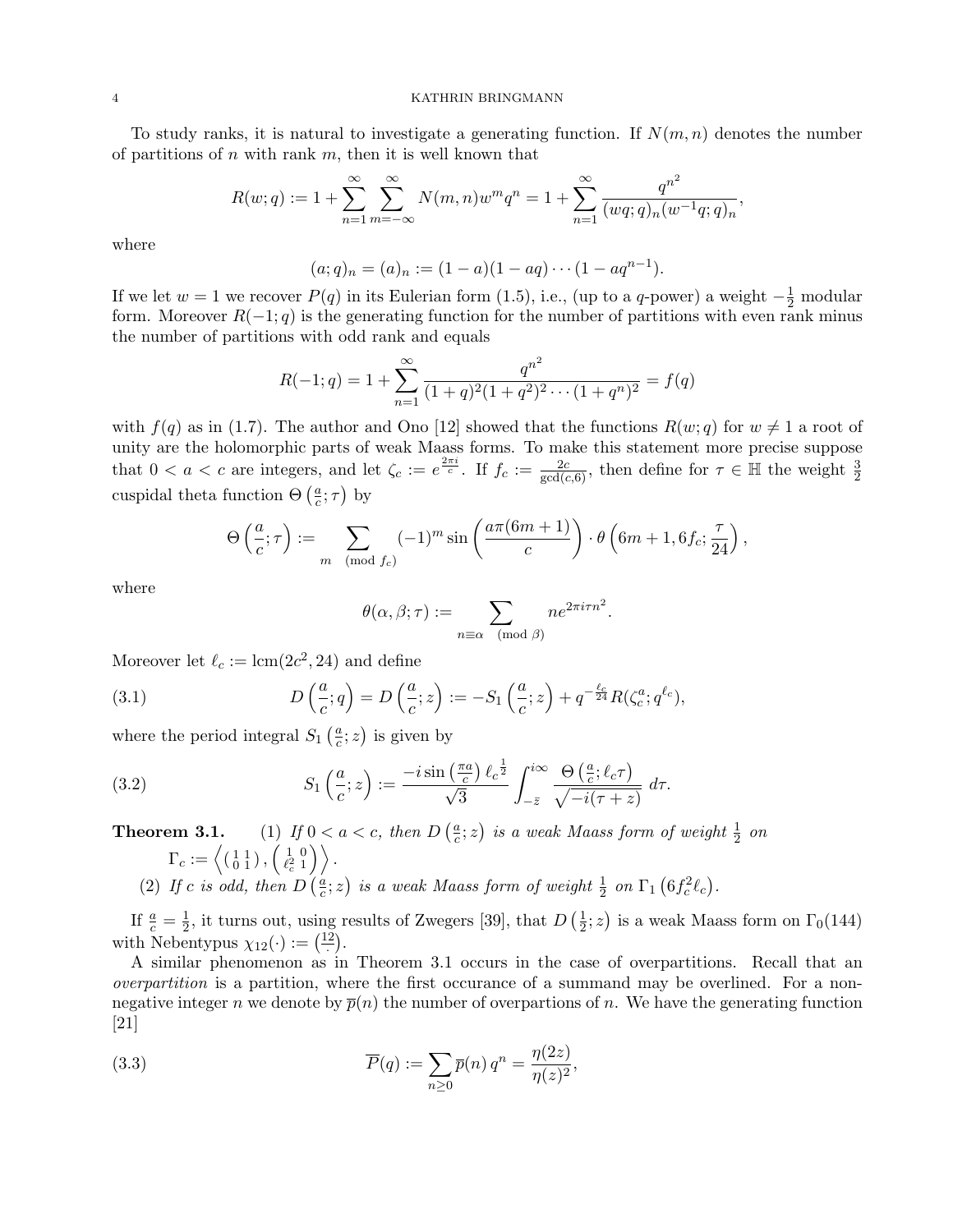which is a weight  $-\frac{1}{2}$  modular form. Moreover the generating function for  $\overline{N}(m, n)$ , the number of overpartitions of  $n$  with rank  $m$ , is given by

$$
\mathcal{O}(w;q):=1+\sum_{n=1}^\infty \overline{N}(m,n)w^mq^n=\sum_{n=0}^\infty \frac{(-1)_nq^{\frac12n(n+1)}}{(wq;q)_n\left(\frac{q}{w};q\right)_n}.
$$

In particular the case  $w = 1$  gives by  $(3.3)$  a modular form. Moreover it turns out [10] that for  $w \notin \{-1,1\}$  a root of unity  $\mathcal{O}(w;q)$  is the holomorphic part of a weight  $\frac{1}{2}$  weak Maass form. In contrast to the case of usual partitions one obtains in the case  $w = -1$  the holomorphic part of a weight  $\frac{3}{2}$  weak Maass form.

Sketch of proof of Theorem 3.1. We first determine the transformation law of  $R(\zeta_c^a;q)$ . For this we define certain related functions. For  $q := e^{2\pi i z}$  let

$$
M\left(\frac{a}{c};q\right) := \frac{1}{(q;q)_{\infty}} \sum_{n=-\infty}^{\infty} \frac{(-1)^n q^{n+\frac{a}{c}}}{1-q^{n+\frac{a}{c}}} \cdot q^{\frac{3}{2}n(n+1)},
$$
  
\n
$$
M_1\left(\frac{a}{c};q\right) := \frac{1}{(q;q)_{\infty}} \sum_{n=-\infty}^{\infty} \frac{(-1)^{n+1} q^{n+\frac{a}{c}}}{1+q^{n+\frac{a}{c}}} \cdot q^{\frac{3}{2}n(n+1)},
$$
  
\n
$$
N\left(\frac{a}{c};q\right) := \frac{(1-\zeta_c^a)}{(q;q)_{\infty}} \sum_{n \in \mathbb{Z}} \frac{(-1)^n q^{\frac{n}{2}(3n+1)}}{1-\zeta_c^a q^n},
$$
  
\n
$$
N_1\left(\frac{a}{c};q\right) := \sum_{n \in \mathbb{Z}} \frac{(-1)^n q^{\frac{3n}{2}(n+1)}}{1-\zeta_c^a q^{n+\frac{1}{2}}}.
$$

As an abuse of notation we also write  $M\left(\frac{a}{c}\right)$  $\frac{a}{c}$ ; *z*) instead of *M* ( $\frac{a}{c}$  $(\frac{a}{c}; q)$  and in the same way we treat the other functions. One can show [27] that

$$
R\left(\zeta_c^a;q\right) = N\left(\frac{a}{c};q\right).
$$

Moreover for  $0 \leq b < c$ , define  $M(a, b, c; z)$  by

$$
M(a, b, c; q) := \frac{1}{(q; q)_{\infty}} \sum_{n=-\infty}^{\infty} \frac{(-1)^n q^{n + \frac{a}{c}}}{1 - \zeta_c^b q^{n + \frac{a}{c}}} \cdot q^{\frac{3}{2}n(n+1)}.
$$

In addition, if  $\frac{b}{c} \notin \left\{0, \frac{1}{2}\right\}$  $\frac{1}{2}, \frac{1}{6}$  $\frac{1}{6}, \frac{5}{6}$  $\frac{5}{6}$ , then define the integer  $k(b, c)$  by

(3.4) 
$$
k(b, c) := \begin{cases} 0 & \text{if } 0 < \frac{b}{c} < \frac{1}{6}, \\ 1 & \text{if } \frac{1}{6} < \frac{b}{c} < \frac{1}{2}, \\ 2 & \text{if } \frac{1}{2} < \frac{b}{c} < \frac{5}{6}, \\ 3 & \text{if } \frac{5}{6} < \frac{b}{c} < 1, \end{cases}
$$

and let

$$
N(a,b,c;q):=-\frac{i\zeta_{2c}^a\,q^{-\frac{b}{2c}}}{2\,(q;q)_\infty}\sum_{n=-\infty}^\infty\frac{(-1)^n q^{\frac{n}{2}(3n+1)-k(b,c)n}}{1-\zeta_c^a q^{n-\frac{b}{c}}}.
$$

Remark. The above defined functions can also be rewritten in terms of the functions

$$
T_k(x;q) := \frac{1}{(q;q)_{\infty}} \sum_{n \in \mathbb{Z}} \frac{(-1)^n q^{\frac{n}{2}(3n+2k+1)}}{1 - xq^n}
$$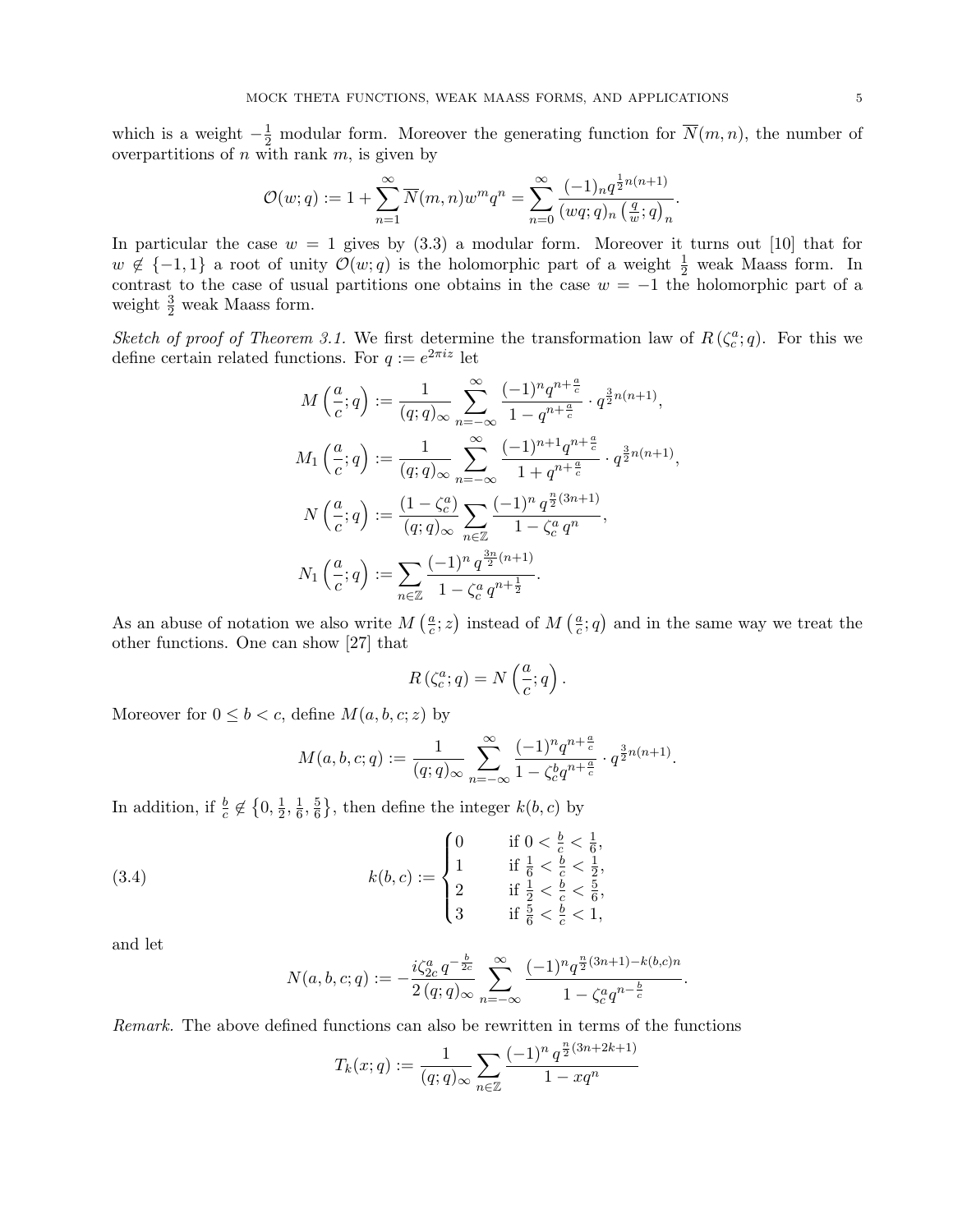with  $k \in \mathbb{Z}$ . These functions can all be expressed in terms of  $T_0$ :

$$
T_m(x;q) - xT_{m+1}(x;q) = (-1)^m \chi_3(1-m)q^{-\frac{m}{6}(m+1)}
$$

with

$$
\chi_3(m) := \begin{cases} 1 & \text{if } m \equiv 1 \pmod{3}, \\ -1 & \text{if } m \equiv -1 \pmod{3}, \\ 0 & \text{if } m \equiv 0 \pmod{3}. \end{cases}
$$

Also

$$
T_m(x^{-1};q) = -xT_{-m}(x;q).
$$

Moreover we need the following Mordell type integrals.

$$
J\left(\frac{a}{c};\alpha\right) := \int_0^\infty e^{-\frac{3}{2}\alpha x^2} \frac{\cosh\left(\left(\frac{3a}{c} - 2\right)\alpha x\right) + \cosh\left(\left(\frac{3a}{c} - 1\right)\alpha x\right)}{\cosh(3\alpha x/2)} dx,
$$
  

$$
J_1\left(\frac{a}{c};\alpha\right) := \int_0^\infty e^{-\frac{3}{2}\alpha x^2} \frac{\sinh\left(\left(\frac{3a}{c} - 2\right)\alpha x\right) - \sinh\left(\left(\frac{3a}{c} - 1\right)\alpha x\right)}{\sinh(3\alpha x/2)} dx,
$$
  

$$
J(a,b,c;\alpha) := \int_{-\infty}^\infty e^{-\frac{3}{2}\alpha x^2 + 3\alpha x \frac{a}{c}} \frac{\left(\zeta_c^b e^{-\alpha x} + \zeta_c^{2b} e^{-2\alpha x}\right)}{\cosh\left(3\alpha x/2 - 3\pi i \frac{b}{c}\right)} dx.
$$

Modifying an argument of Watson [38] one can show using contour integration.

**Lemma 3.2.** Suppose that  $0 < a < c$  are coprime integers, and that  $\alpha$  and  $\beta$  have the property that  $\alpha\beta = \pi^2$ . If  $q := e^{-\alpha}$  and  $q_1 := e^{-\beta}$ , then we have

$$
q^{\frac{3a}{2c}\left(1-\frac{a}{c}\right)-\frac{1}{24}} \cdot M\left(\frac{a}{c};q\right) = \sqrt{\frac{\pi}{2\alpha}} \csc\left(\frac{a\pi}{c}\right) q_1^{-\frac{1}{6}} \cdot N\left(\frac{a}{c};q_1^4\right) - \sqrt{\frac{3\alpha}{2\pi}} \cdot J\left(\frac{a}{c};\alpha\right),
$$
  

$$
q^{\frac{3a}{2c}\left(1-\frac{a}{c}\right)-\frac{1}{24}} \cdot M_1\left(\frac{a}{c};q\right) = -\sqrt{\frac{2\pi}{\alpha}} q_1^{\frac{4}{3}} \cdot N_1\left(\frac{a}{c};q_1^2\right) - \sqrt{\frac{3\alpha}{2\pi}} \cdot J_1\left(\frac{a}{c};\alpha\right).
$$

If moreover  $\frac{b}{c} \notin \left\{\frac{1}{2}, \frac{1}{6}\right\}$  $\frac{1}{6}, \frac{5}{6}$  $\frac{5}{6}\},\ then$ 

$$
q^{\frac{3a}{2c}(1-\frac{a}{c})-\frac{1}{24}} \cdot M(a,b,c;q) = \sqrt{\frac{8\pi}{\alpha}} e^{-2\pi i \frac{a}{c}k(b,c) + 3\pi i \frac{b}{c}(\frac{2a}{c}-1)} \zeta_c^{-b} q_1^{\frac{4b}{c}k(b,c) - \frac{6b^2}{c^2}-\frac{1}{6}}} \cdot N(a,b,c;q_1^4) - \sqrt{\frac{3\alpha}{8\pi}} \zeta_{2c}^{-5b} \cdot J(a,b,c;\alpha).
$$

Two remarks.

1) The case  $b = 0$  is contained in [27].

2) It is nowadays more common to write modular transformation laws in terms of  $\tau$  and  $-\frac{1}{\tau}$  $\frac{1}{\tau}$  than in  $q$  and  $q_1$ .

The above transformation laws allow us to construct an infinite family of a vector valued weight  $\frac{1}{2}$ weak Maass forms (see [12] for the definition of vector valued weak Maass form). For simplicity we assume for the remainder of this section that  $c$  is odd. Using the functions

$$
\begin{array}{rcl}\n\mathcal{N}\left(\frac{a}{c};q\right) &=& \mathcal{N}\left(\frac{a}{c};z\right) &:= & \csc\left(\frac{a\pi}{c}\right)\cdot q^{-\frac{1}{24}}\cdot N\left(\frac{a}{c};q\right), \\
\mathcal{M}\left(\frac{a}{c};q\right) &=& \mathcal{M}\left(\frac{a}{c};z\right) &:= & 2q^{\frac{3a}{2c}\cdot\left(1-\frac{a}{c}\right)-\frac{1}{24}}\cdot M\left(\frac{a}{c};q\right),\n\end{array}
$$

we define the vector valued (holomorphic) function  $F\left(\frac{a}{c}\right)$  $\frac{a}{c}$ ; z) by

$$
F\left(\frac{a}{c};z\right) := \left(F_1\left(\frac{a}{c};z\right), F_2\left(\frac{a}{c};z\right)\right)^T = \left(\sin\left(\frac{\pi a}{c}\right) \mathcal{N}\left(\frac{a}{c};\ell_c z\right), \sin\left(\frac{\pi a}{c}\right) \mathcal{M}\left(\frac{a}{c};\ell_c z\right)\right)^T.
$$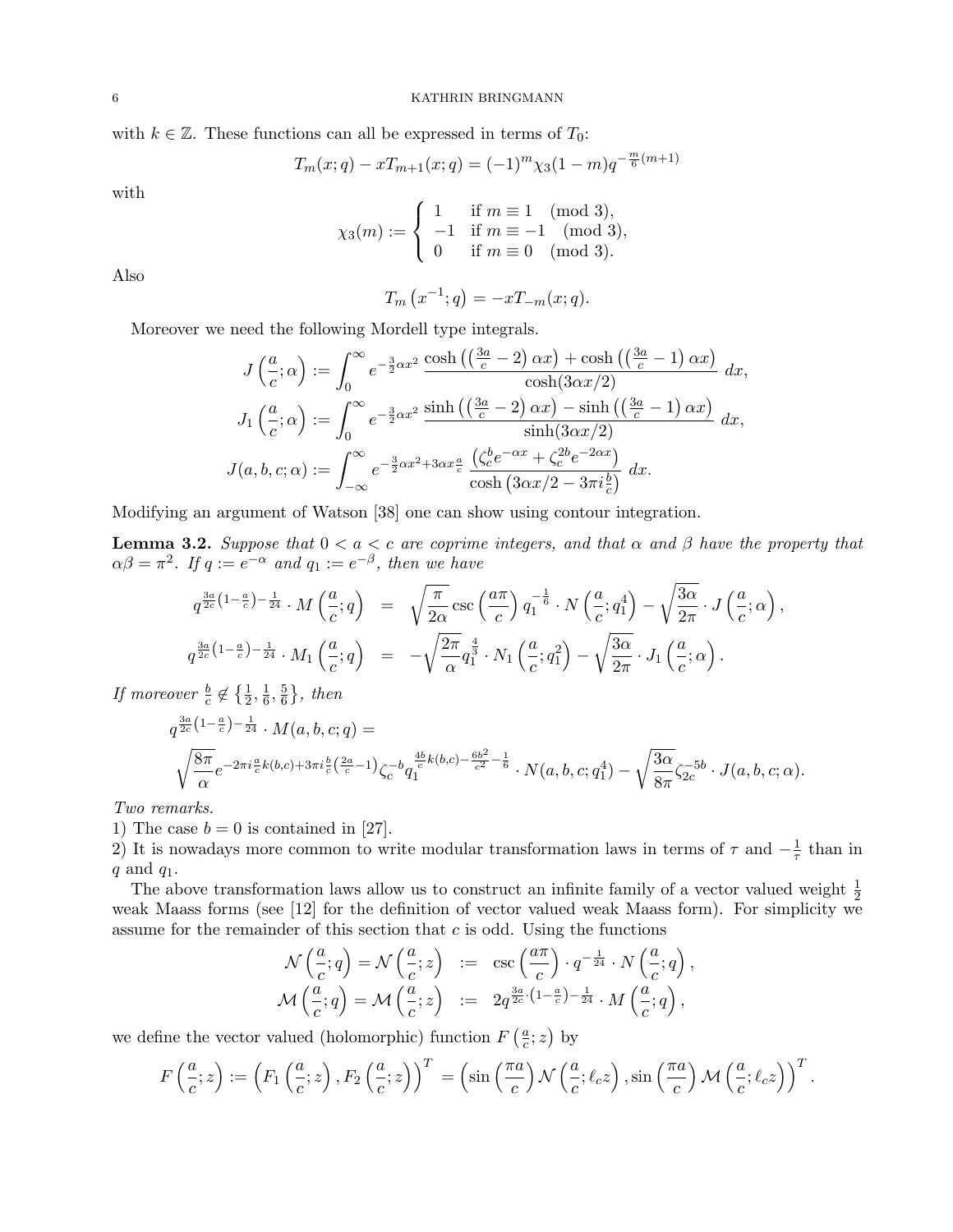Similarly, define the vector valued (non-holomorphic) function  $G\left(\frac{a}{c}\right)$  $\frac{a}{c}$ ; z) by

$$
G\left(\frac{a}{c};z\right) = \left(G_1\left(\frac{a}{c};z\right), G_2\left(\frac{a}{c};z\right)\right)^T
$$
  
 :=  $\left(2\sqrt{3}\sin\left(\frac{\pi a}{c}\right)\sqrt{-i\ell_c z} \cdot J\left(\frac{a}{c}; -2\pi i\ell_c z\right), \frac{2\sqrt{3}\sin\left(\frac{\pi a}{c}\right)}{i\ell_c z} \cdot J\left(\frac{a}{c}; \frac{2\pi i}{\ell_c z}\right)\right)^T$ 

Following a method of Zwegers [39], which uses the Mittag-Leffler partial fraction decomposition, we can realize the function  $G\left(\frac{a}{c}\right)$  $(\frac{a}{c}; z)$  as a vector valued theta integral.

**Lemma 3.3.** For  $z \in \mathbb{H}$ , we have

$$
G\left(\frac{a}{c};z\right) = \frac{i\ell_c^{\frac{1}{2}}\sin\left(\frac{\pi a}{c}\right)}{\sqrt{3}}\int_0^{i\infty}\frac{\left((-i\ell_c\tau)^{-\frac{3}{2}}\Theta\left(\frac{a}{c};-\frac{1}{\ell_c\tau}\right),\Theta\left(\frac{a}{c};\ell_c\tau\right)\right)^T}{\sqrt{-i(\tau+z)}}\ d\tau.
$$

We next determine the necessary modular transformation properties of the vector

$$
S\left(\frac{a}{c};z\right) = \left(S_1\left(\frac{a}{c};z\right), S_2\left(\frac{a}{c};z\right)\right)
$$
  
 := 
$$
\frac{-i\sin\left(\frac{\pi a}{c}\right)\ell_c^{\frac{1}{2}}}{\sqrt{3}} \int_{-\overline{z}}^{i\infty} \frac{\left(\Theta\left(\frac{a}{c};\ell_c\tau\right), \left(-i\ell_c\tau\right)^{-\frac{3}{2}}\Theta\left(\frac{a}{c};-\frac{1}{\ell_c\tau}\right)\right)^T}{\sqrt{-i(\tau+z)}} d\tau.
$$

Lemma 3.4. We have

$$
S\left(\frac{a}{c}; z+1\right) = S\left(\frac{a}{c}; z\right),
$$
  

$$
\frac{1}{\sqrt{-i\ell_c z}} \cdot S\left(\frac{a}{c}; -\frac{1}{\ell_c^2 z}\right) = \begin{pmatrix} 0 & 1 \\ 1 & 0 \end{pmatrix} \cdot S\left(\frac{a}{c}; z\right) + G\left(\frac{a}{c}; z\right).
$$

Combining the above and using the transformation law for  $\Theta\left(\frac{a}{c}\right)$  $(\frac{a}{c}; \tau)$  [35], one can now conclude that  $D\left(\frac{a}{c}\right)$  $\frac{a}{c}$ ; z) satisfies the correct transformation law under the stated group. To see that  $D\left(\frac{a}{c}\right)$  $\frac{a}{c}$ ; z) is annihilated by  $\Delta_{\frac{1}{2}}$ , we write

(3.5) 
$$
\Delta_{\frac{1}{2}} = -4y^{\frac{3}{2}} \frac{\partial}{\partial z} \sqrt{y} \frac{\partial}{\partial \bar{z}}.
$$

Since  $q^{-\frac{\ell_c}{24}}R(\zeta_b^a; q^{\ell_c})$  is a holomorphic function in z, it is thus clearly annihilated by  $\Delta_{\frac{1}{2}}$ . Moreover

$$
\frac{\partial}{\partial \bar{z}}\left(S_1\left(\frac{a}{c};z\right)\right)=-\frac{\sin\left(\frac{\pi a}{c}\right)\,\ell_c^{\frac{1}{2}}}{\sqrt{6y}}\cdot \Theta\left(\frac{a}{c};-\ell_c\bar{z}\right).
$$

Hence, we find that  $\sqrt{y} \frac{\partial}{\partial y}$  $\frac{\partial}{\partial \bar{z}}\left( D\left( \frac{a}{c}\right. \right)$  $(\frac{a}{c}; z)$ ) is anti-holomorphic, and therefore by (3.5) annihilated by  $\Delta_{\frac{1}{2}}$ . Using that  $\Theta\left(\frac{a}{c}\right)$  $(\frac{a}{c}; \tau)$  is a weight  $\frac{3}{2}$  cusp form it is not hard to conclude that  $D\left(\frac{a}{c}\right)$  $\frac{a}{c}$ ; *z*) has at most linear exponential growth at the cusps.  $\Box$ 

# 4. The Andrews-Dragonette-Conjecture

One can use the theory of weak Maass form to obtain exact formulas for the coefficients of the mock theta function  $f(q)$  which we denote by  $\alpha(n)$  [11]. Recall that

$$
f(q) = R(-1; q) = 1 + \sum_{n=1}^{\infty} (N_e(n) - N_o(n)) q^n = 1 + \sum_{n=1}^{\infty} \frac{q^{n^2}}{(1+q)^2(1+q^2)^2 \cdots (1+q^n)^2},
$$

.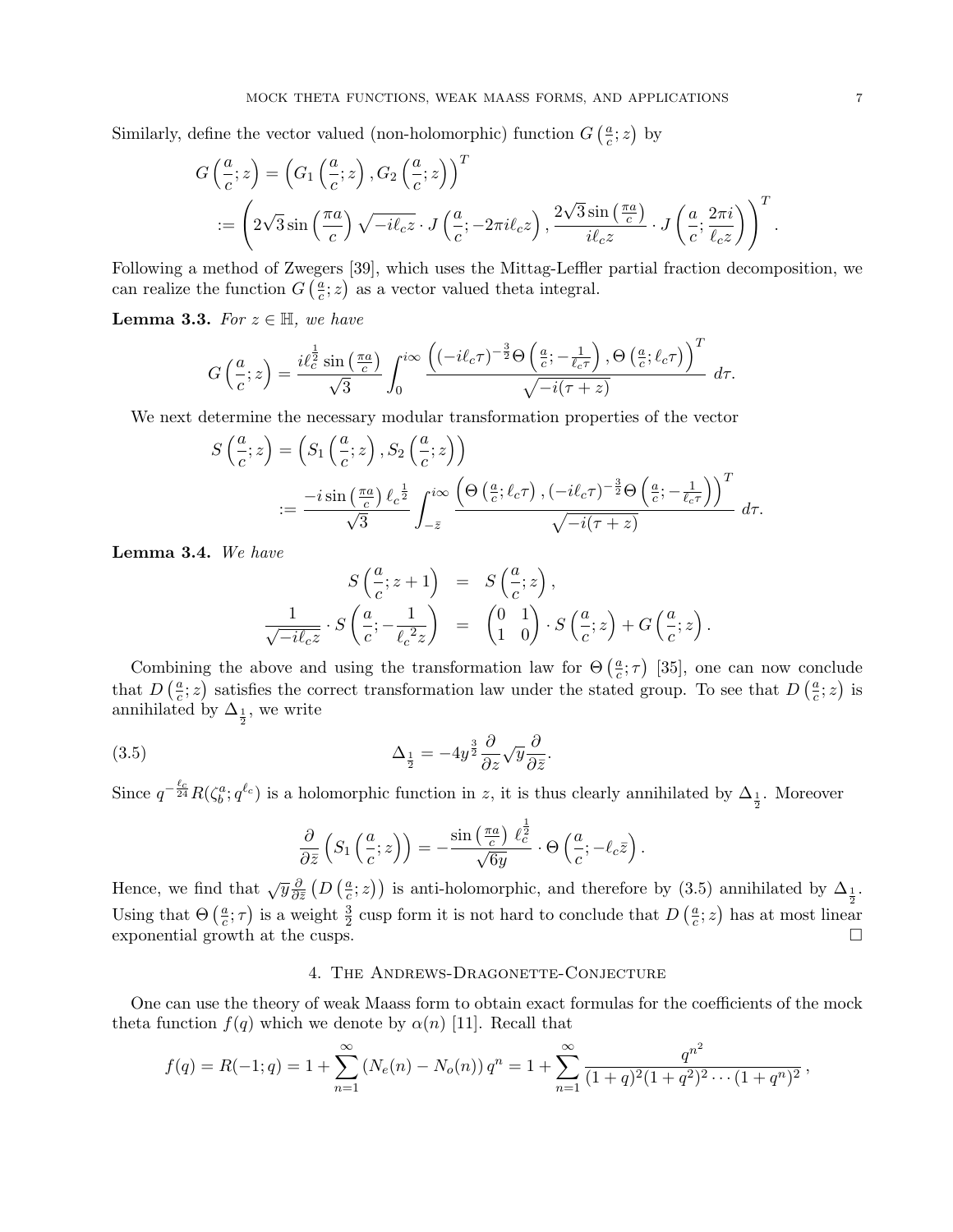where  $N_e(n)$  (resp.  $N_o(n)$ ) denotes the number of partions of n with even (resp. odd) rank. It is a classical problem to find exact formulas for  $N_e(n)$  and  $N_o(n)$ . Since by (1.1) we have an exact formula for the partition function  $p(n)$  this is equivalent to the problem of determining exact formulas for  $\alpha(n)$ . Ramanujan's last letter to Hardy includes the claim that

(4.1) 
$$
\alpha(n) = (-1)^{n-1} \frac{\exp\left(\pi \sqrt{\frac{n}{6} - \frac{1}{144}}\right)}{2\sqrt{n - \frac{1}{24}}} + O\left(\frac{\exp\left(\frac{1}{2}\pi \sqrt{\frac{n}{6} - \frac{1}{144}}\right)}{\sqrt{n - \frac{1}{24}}}\right).
$$

Typical of his writings, Ramanujan did not give a proof. Dragonette finally showed (4.1) in her 1951 Ph.D. thesis [22] written under the direction of Rademacher. In his 1964 Ph.D. thesis, also written under Rademacher, Andrews [2] improved upon Dragonette's work, and showed that

$$
\alpha(n) = \pi (24n - 1)^{-\frac{1}{4}} \sum_{k=1}^{\lfloor \sqrt{n} \rfloor} \frac{(-1)^{\lfloor \frac{k+1}{2} \rfloor} A_{2k} \left(n - \frac{k(1 + (-1)^k)}{4}\right)}{k} \cdot I_{\frac{1}{2}}\left(\frac{\pi \sqrt{24n - 1}}{12k}\right) + O(n^{\epsilon}).
$$

Moreover they made the

Conjecture. (Andrews-Dragonette) If  $n$  is a positive integer, then

(4.2) 
$$
\alpha(n) = \pi (24n - 1)^{-\frac{1}{4}} \sum_{k=1}^{\infty} \frac{(-1)^{\lfloor \frac{k+1}{2} \rfloor} A_{2k} \left( n - \frac{k(1+(-1)^k)}{4} \right)}{k} \cdot I_{\frac{1}{2}} \left( \frac{\pi \sqrt{24n - 1}}{12k} \right).
$$

The author and Ono [11] used the theory of weak Maass forms to prove this conjecture.

Theorem 4.1. The Andrews-Dragonette Conjecture is true.

*Sketch of Proof.* From Section 3 we know that  $D\left(\frac{1}{2}\right)$  $(\frac{1}{2}; z)$  is a weight  $\frac{1}{2}$  weak Maass form on  $\Gamma_0(144)$ with Nebentypus character  $\chi_{12}$ . We will construct a Maass-Poincaré series which we will show equals  $D\left(\frac{1}{2}\right)$  $\frac{1}{2}$ ; z). The Andrews-Dragonette Conjecture can be concluded by computing the coefficients of the Poincaré series. For  $s \in \mathbb{C}, k \in \frac{1}{2} + \mathbb{Z}$ , and  $y \in \mathbb{R} \setminus \{0\}$ , let

$$
\begin{array}{rcl}\mathcal{M}_s(y) & := & |y|^{-\frac{k}{2}} M_{\frac{k}{2} \operatorname{sgn}(y), s-\frac{1}{2}}(|y|),\\ \mathcal{W}_s(y) & := & |y|^{-\frac{1}{4}} W_{\frac{1}{4} \operatorname{sgn}(y), s-\frac{1}{2}}(|y|),\end{array}
$$

where  $M_{\nu,\mu}(z)$  and  $W_{\nu,\mu}(z)$  are the standard Whittaker function. Furthermore, let

$$
\varphi_{s,k}(z):=\mathcal{M}_s\left(-\frac{\pi y}{6}\right)e\left(-\frac{x}{24}\right).
$$

It is straightforward to confirm that  $\varphi_{s,k}(z)$  is an eigenfunction of  $\Delta_k$ . Moreover for matrices  $\begin{pmatrix} a & b \\ c & d \end{pmatrix} \in$  $\Gamma_0(2)$ , with  $c \geq 0$ , let

$$
\chi\left(\begin{pmatrix} a & b \\ c & d \end{pmatrix}\right) := \begin{cases} e\left(-\frac{b}{24}\right) & \text{if } c = 0, \\ i^{-1/2}(-1)^{\frac{1}{2}(c+ad+1)}e\left(-\frac{a+d}{24c} - \frac{a}{4} + \frac{3dc}{8}\right) \cdot \omega_{-d,c}^{-1} & \text{if } c > 0. \end{cases}
$$

Define the Poincaré series  $P_k(s; z)$  by

(4.3) 
$$
P_k(s; z) := \frac{2}{\sqrt{\pi}} \sum_{M \in \Gamma_{\infty} \backslash \Gamma_0(2)} \chi(M)^{-1} (cz + d)^{-k} \varphi_{s,k}(Mz),
$$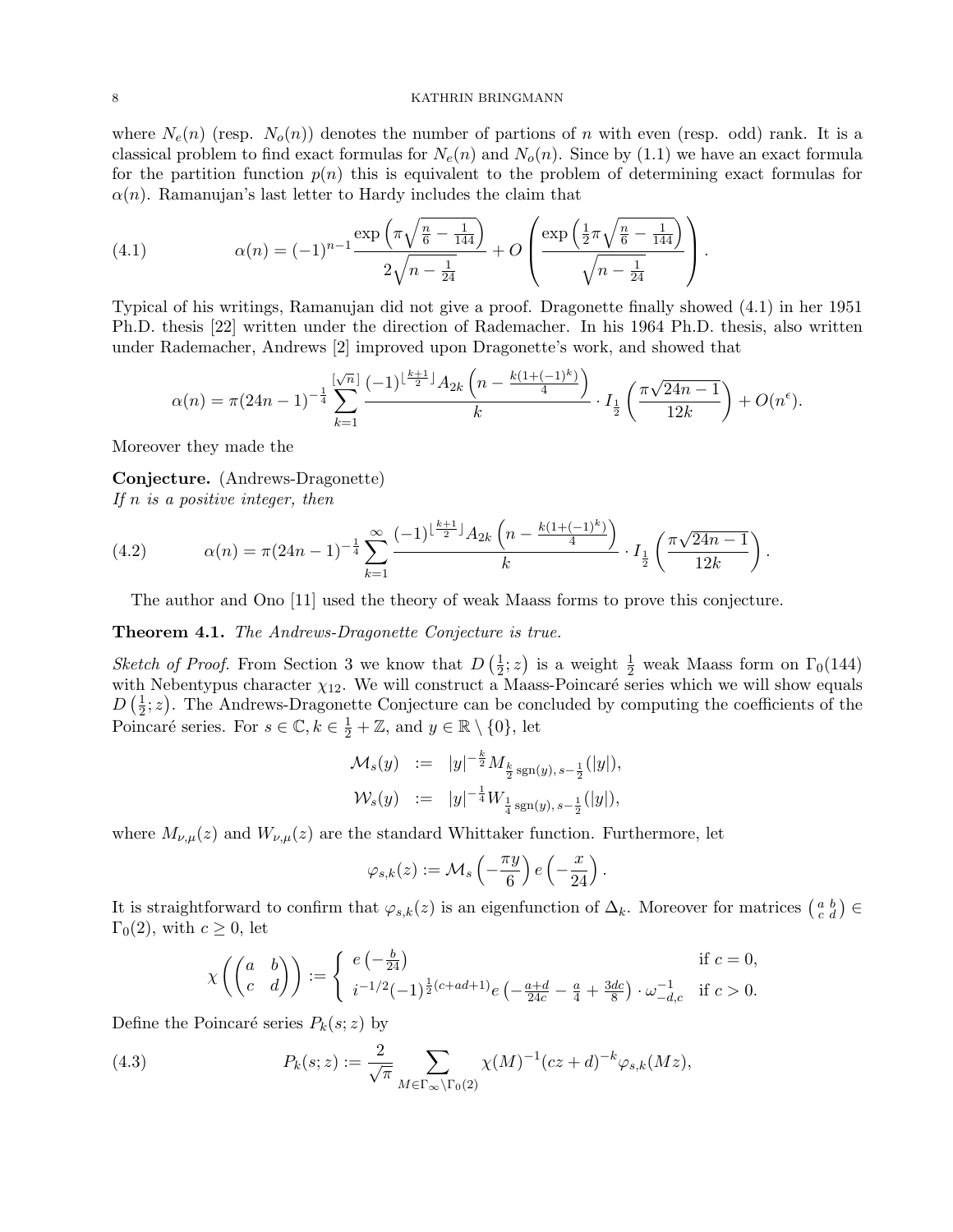were  $\Gamma_{\infty} := \{ \pm \left( \begin{smallmatrix} 1 & n \\ 0 & 1 \end{smallmatrix} \right) : n \in \mathbb{Z} \}$ . The series  $P_{\frac{1}{2}}(1 - \frac{k}{2})$ hilated by  $\Delta_{\frac{k}{2}}$ . The function  $P_{\frac{1}{2}}\left(\frac{3}{4};z\right)$  can be  $\frac{k}{2}$ ; z) is absolute convergent for  $k < \frac{1}{2}$  and anni- $\frac{3}{4}$ ; z) can be analytically continued by its Fourier expansion, which bases on a modification of an argument of Hooley involving the interplay between solutions of quadratic congruences and the representation of integers by quadratic forms. This calculation is lengthy, and is carried out in detail in [11]. We compute the Fourier expansion of  $P_{\frac{1}{2}}(\frac{3}{4})$  $\frac{3}{4}$ ; z) as

$$
P_{\frac{1}{2}}\left(\frac{3}{4};z\right) = \left(1 - \pi^{-\frac{1}{2}} \cdot \Gamma\left(\frac{1}{2},\frac{\pi y}{6}\right)\right) \cdot q^{-\frac{1}{24}} + \sum_{n=-\infty}^{0} \gamma_y(n)q^{n-\frac{1}{24}} + \sum_{n=1}^{\infty} \beta(n)q^{n-\frac{1}{24}},
$$

where for positive integers  $n$  we have

$$
\beta(n) = \pi (24n - 1)^{-\frac{1}{4}} \sum_{k=1}^{\infty} \frac{(-1)^{\lfloor \frac{k+1}{2} \rfloor} A_{2k} \left( n - \frac{k(1+(-1)^k)}{4} \right)}{k} \cdot I_{\frac{1}{2}} \left( \frac{\pi \sqrt{24n - 1}}{12k} \right),
$$

and for non-positive integers  $n$  we have

$$
\gamma_y(n) = \pi^{\frac{1}{2}} |24n - 1|^{-\frac{1}{4}} \cdot \Gamma\left(\frac{1}{2}, \frac{\pi|24n - 1| \cdot y}{6}\right)
$$

$$
\times \sum_{k=1}^{\infty} \frac{(-1)^{\left\lfloor \frac{k+1}{2} \right\rfloor} A_{2k} \left(n - \frac{k(1 + (-1)^k)}{4}\right)}{k} \cdot J_{\frac{1}{2}}\left(\frac{\pi \sqrt{|24n - 1|}}{12k}\right).
$$

Here the incomplete gamma function  $\Gamma(a; x)$  is defined by

(4.4) 
$$
\Gamma(a;x) := \int_x^{\infty} e^{-t} t^{a-1} dt.
$$

To finish the proof, we have to show that  $\alpha(n) = \beta(n)$ . For this we let

$$
P(z) := P_{\frac{1}{2}}\left(\frac{3}{4}; 24z\right) = P_{nh}(z) + P_h(z),
$$
  

$$
M(z) := D\left(\frac{1}{2}; z\right) = M_{nh}(z) + M_h(z)
$$

canonically decomposed into a non-holomorphic and a holomorphic part. In particular

$$
P_h(z) = q^{-1} + \sum_{n=1}^{\infty} \beta(n) q^{24n-1},
$$
  

$$
M_h(z) = q^{-1} f(q^{24}) = q^{-1} + \sum_{n=1}^{\infty} \alpha(n) q^{24n-1}
$$

.

The function  $P(z)$  and  $M(z)$  are weak Maass forms of weight  $\frac{1}{2}$  for  $\Gamma_0(144)$  with Nebentypus  $\chi_{12}$ . We first prove that  $P_{nh}(z) = M_{nh}(z)$ . For this compute that  $\xi_{\frac{1}{2}}(P(z))$  and  $\xi_{\frac{1}{2}}(M(z))$  are holomorphic modular forms of weight  $\frac{3}{2}$  with Nebentypus  $\chi_{12}$  with the property that their non-zero Fourier coefficients are supported on arithmetic progression congruent to 1 (mod 24). Choose a constant c such that the coefficients up to  $q^{24}$  of  $\xi_{\frac{1}{2}}(P(z))$  and  $c\xi_{\frac{1}{2}}(M(z))$  agree and since  $\dim_{\mathbb{C}}\left(M_{\frac{3}{2}}(\Gamma_0(144), \chi_{12})\right) = 24$ ,  $\xi_{\frac{1}{2}}(P(z)) = c\xi_{\frac{1}{2}}(M(z))$ , which implies that  $P_{nh}(z) = cM_{nh}(z)$ . Thus the function  $H(z) := P(z) - \xi_{\frac{1}{2}}(Z)$  $cM(z)$  is a weakly holomorphic modular form. We have to show that  $c = 1$ . For this we apply the inversion  $z \mapsto -\frac{1}{z}$ . By work of Zwegers [39] this produces a nonholomorphic part unless  $c = 1$ . Since  $H(z)$  is weakly holomorphic we conclude that  $c = 1$ . To be more precise, the Poincaré series considered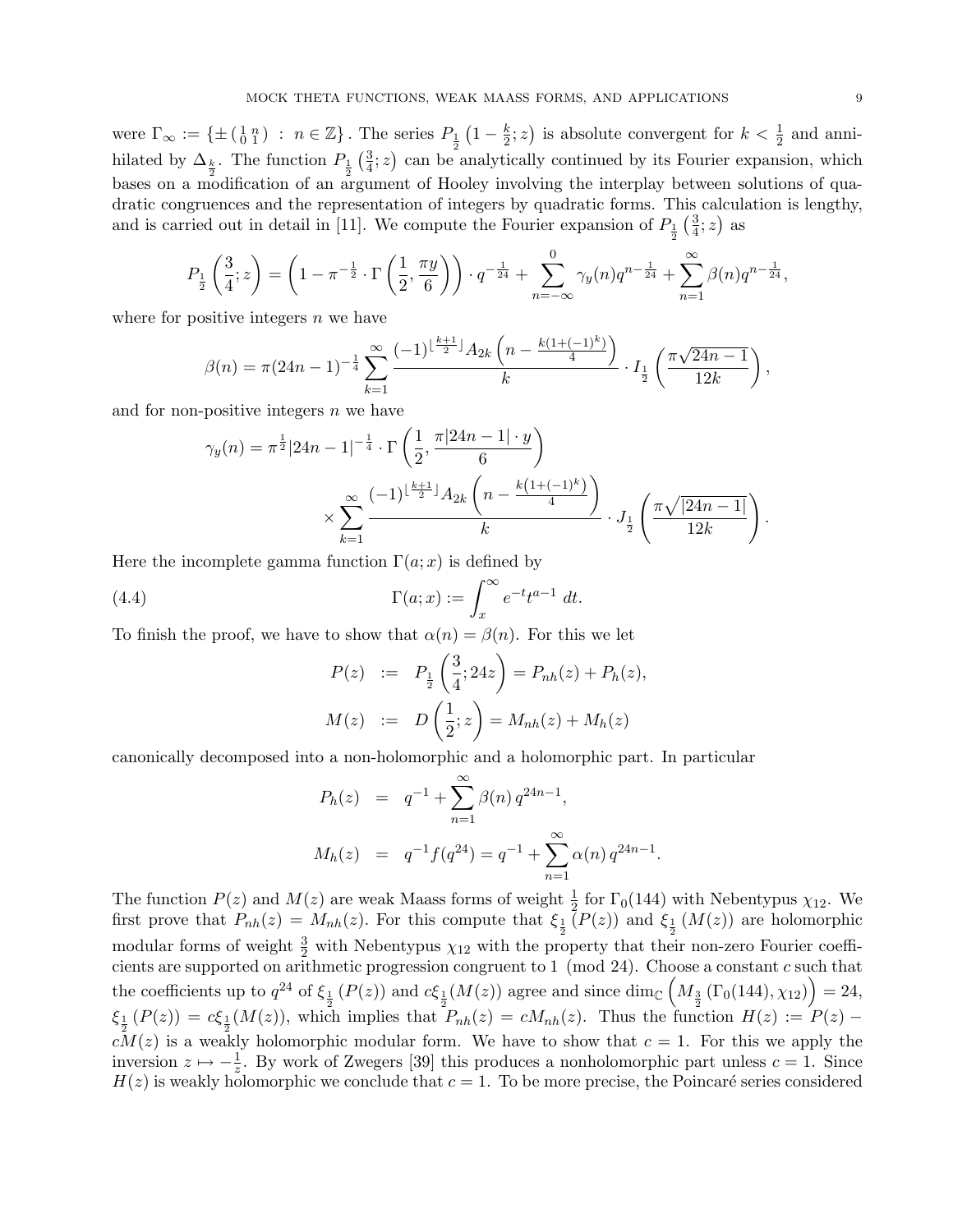here is a component of a vector valued weak Maass form whose transformation law is known by work of Zwegers (see also [26], where such a vector valued Poincar´e series is construced). Estimating the coefficients of  $P(z)$  and  $M(z)$  against  $n^{\frac{3}{4}+\epsilon}$ , one obtains that  $H(z)$  is a holomorphic modular form of weight  $\frac{1}{2}$  on  $\Gamma_0(144)$  with Nebentypus  $\chi_{12}$ . Since this space is trivial we obtain  $H(z) = 0$  which employs the claim.  $\Box$ 

# 5. Congruences for Dyson's rank generating functions

In this section we prove an infinite family of congruences for Dyson's ranks which generalizes partitions congruences [12].

**Theorem 5.1.** Let t be a positive odd integer, and let  $\mathcal{Q}$  {6t be prime. If j is a positive integer, then there are infinitely many non-nested arithmetic progressions  $An + B$  such that for every  $0 \le r < t$  we have

$$
N(r, t; An + B) \equiv 0 \pmod{\mathcal{Q}^j}.
$$

Two remarks.

1) The congruences in Theorem 5.1 may be viewed as a combinatorial decomposition of the partition function congruence

$$
p(An + B) \equiv 0 \pmod{\mathcal{Q}^j}.
$$

2) Congruences for  $t = Q^j$  were shown in [9].

Sketch of proof. First observe that

(5.1) 
$$
\sum_{n=0}^{\infty} N(r, t; n) q^n = \frac{1}{t} \sum_{n=0}^{\infty} p(n) q^n + \frac{1}{t} \sum_{j=1}^{t-1} \zeta_j^{-rj} \cdot R(\zeta_t^j; q).
$$

Using the results from Section 3 we can conclude that

$$
\sum_{n=0}^{\infty} \left( N(r, t; n) - \frac{p(n)}{t} \right) q^{\ell_t n - \frac{\ell_t}{24}}
$$

is the holomorphic part of a weak Maass form of weight  $\frac{1}{2}$  on  $\Gamma_1$   $(6f_t^2\ell_t)$ .

We wish to apply certain quatratic twists which "kill" the non-holomorphic part of  $D\left(\frac{a}{c}\right)$  $\frac{a}{c}$ ; *q*). For this we compute on which arithmetic progressions it is supported. This will enable us to use results on congruences for half integer weight modular forms. We obtain

$$
D\left(\frac{a}{c};z\right) = q^{-\frac{\ell_c}{24}} + \sum_{n=1}^{\infty} \sum_{m=-\infty}^{\infty} N(m,n) \zeta_c^{am} q^{\ell_c n - \frac{\ell_c}{24}}
$$

$$
- \frac{2\sin\left(\frac{\pi a}{c}\right)}{\sqrt{\pi}} \sum_{m \pmod{f_c}} (-1)^m \sin\left(\frac{a\pi (6m+1)}{c}\right) \sum_{n \equiv 6m+1 \pmod{6f_c}} \Gamma\left(\frac{1}{2}; \frac{\ell_c n^2 y}{6}\right) q^{-\frac{\ell_c n^2}{24}}.
$$

In particular the non-holomorphic part of  $D\left(\frac{a}{c}\right)$  $(\frac{a}{c}; z)$  is supported on certain fixed arithmetic progression. Generalizing the theory of twists of modular forms to twists of weak Maass forms, one can show.

**Proposition 5.2.** If  $0 \le r < t$  are integers, where t is odd, and  $\mathcal{P} \nmid 6t$  is prime, then

$$
\sum_{\substack{n\geq 1\\ \left(\frac{24\ell_t n-\ell_t}{\mathcal{P}}\right)=-\left(\frac{-\ell_t}{\mathcal{P}}\right)}} \left(N(r,t;n)-\frac{p(n)}{t}\right) q^{\ell_t n-\frac{\ell_t}{24}}
$$

is a weight  $\frac{1}{2}$  weakly holomorphic modular form on  $\Gamma_1$   $(6f_t^2 \ell_t \mathcal{P}^4)$ .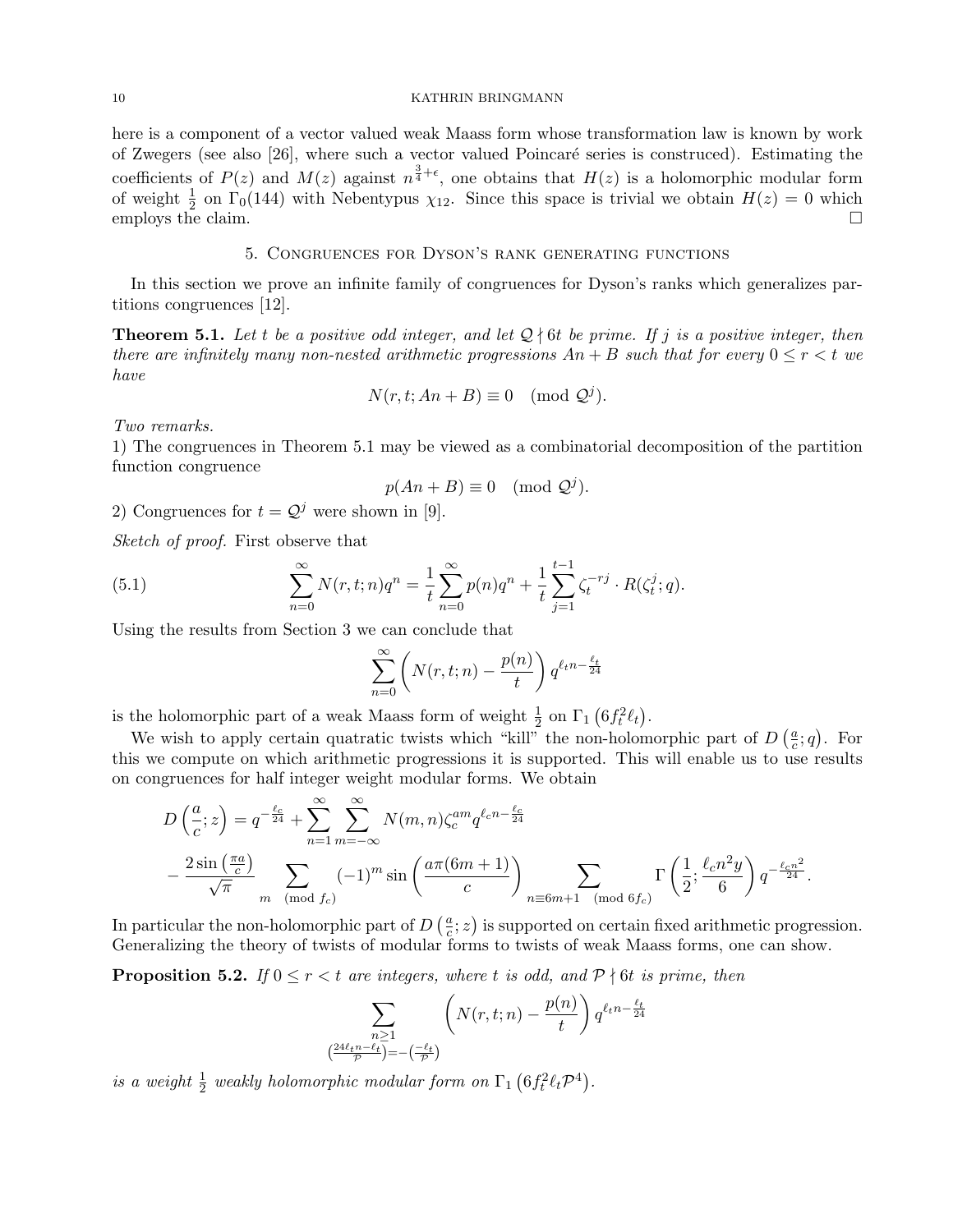To prove Theorem 5.1, we shall employ a recent general result of Treneer [36]. We use the following fact, which generalized Serre's results on p-adic modular forms.

**Proposition 5.3.** Suppose that  $f_1(z)$ ,  $f_2(z)$ , ...,  $f_s(z)$  are half-integral weight cusp forms where

$$
f_i(z) \in S_{\lambda_i + \frac{1}{2}}(\Gamma_1(4N_i)) \cap \mathcal{O}_K[[q]],
$$

and where  $\mathcal{O}_K$  is the ring of integers of a fixed number field K. If Q is prime and  $j \geq 1$  is an integer, then the set of primes L for which

$$
f_i(z) | T_{\lambda_i}(L^2) \equiv 0 \pmod{\mathcal{Q}^j},
$$

for each  $1 \leq i \leq s$ , has positive Frobenius density. Here  $T_{\lambda_i}(L^2)$  denotes the usual  $L^2$  index Hecke operator of weight  $\lambda_i + \frac{1}{2}$  $rac{1}{2}$ .

Now suppose that  $P \nmid 6tQ$  is prime. By Proposition 5.2, for every  $0 \le r < t$ 

(5.2) 
$$
F(r,t,\mathcal{P};z) = \sum_{n=1}^{\infty} a(r,t,\mathcal{P};n)q^n := \sum_{\left(\frac{24\ell_t n - \ell_t}{\mathcal{P}}\right) = -\left(\frac{-\ell_t}{\mathcal{P}}\right)} \left(N(r,t;n) - \frac{p(n)}{t}\right) q^{\ell_t n - \frac{\ell_t}{24}}
$$

is a weakly holomorphic modular form of weight  $\frac{1}{2}$  on  $\Gamma_1$   $(6f_t^2 \ell_t \mathcal{P}^4)$ . Furthermore, by the work of Ahlgren and Ono [1], it is known that

(5.3) 
$$
P(t, \mathcal{P}; z) = \sum_{n=1}^{\infty} p(t, \mathcal{P}; n) q^n := \sum_{\left(\frac{24\ell_t n - \ell_t}{\mathcal{P}}\right) = -\left(\frac{-\ell_t}{\mathcal{P}}\right)} p(n) q^{\ell_t n - \frac{\ell_t}{24}}
$$

is a weakly holomorphic modular form of weight  $-\frac{1}{2}$  $\frac{1}{2}$  on  $\Gamma_1$   $\left(24\ell_t\mathcal{P}^4\right)$ .

Now since  $Q \nmid 24f_t^2 \ell_t \mathcal{P}^4$ , a generalization of a result of Treneer (see Theorem 3.1 of [36]), implies that there is a sufficiently large integer  $m$  for which

$$
\sum_{\mathcal{Q} \nmid n} a(r, t, \mathcal{P}; \mathcal{Q}^m n) q^n,
$$

for all  $0 \leq r < t$ , and

$$
\sum_{\mathcal{Q} \nmid n} p(t, \mathcal{P}; \mathcal{Q}^m n) q^n
$$

are all congruent modulo  $\mathcal{Q}^j$  to forms in the graded ring of half-integral weight cusp forms with algebraic integer coefficients on  $\Gamma_1(24 f_t^2 \ell_t)$ . Applying Proposition 5.3 to these  $t + 1$  forms gives that a positive proportion of primes L have the property that these  $t + 1$  half-integral weight cusp forms modulo  $\mathcal{Q}^j$  are annihilated by the index  $L^2$  half-integral weight Hecke operators. Theorem 5.1 now follows mutatis mutandis as in the proof of Theorem 1 of [32].

# 6. Asymptotics for Dyson's rank partition functions

We obtain asymptotic formulas for Dyson's rank generating functions [8]. As an application, we solve a conjecture of Andrews and Lewis on inequalities between ranks. We write

$$
R(\zeta_c^a; q) =: 1 + \sum_{n=1}^{\infty} A\left(\frac{a}{c}; n\right) q^n.
$$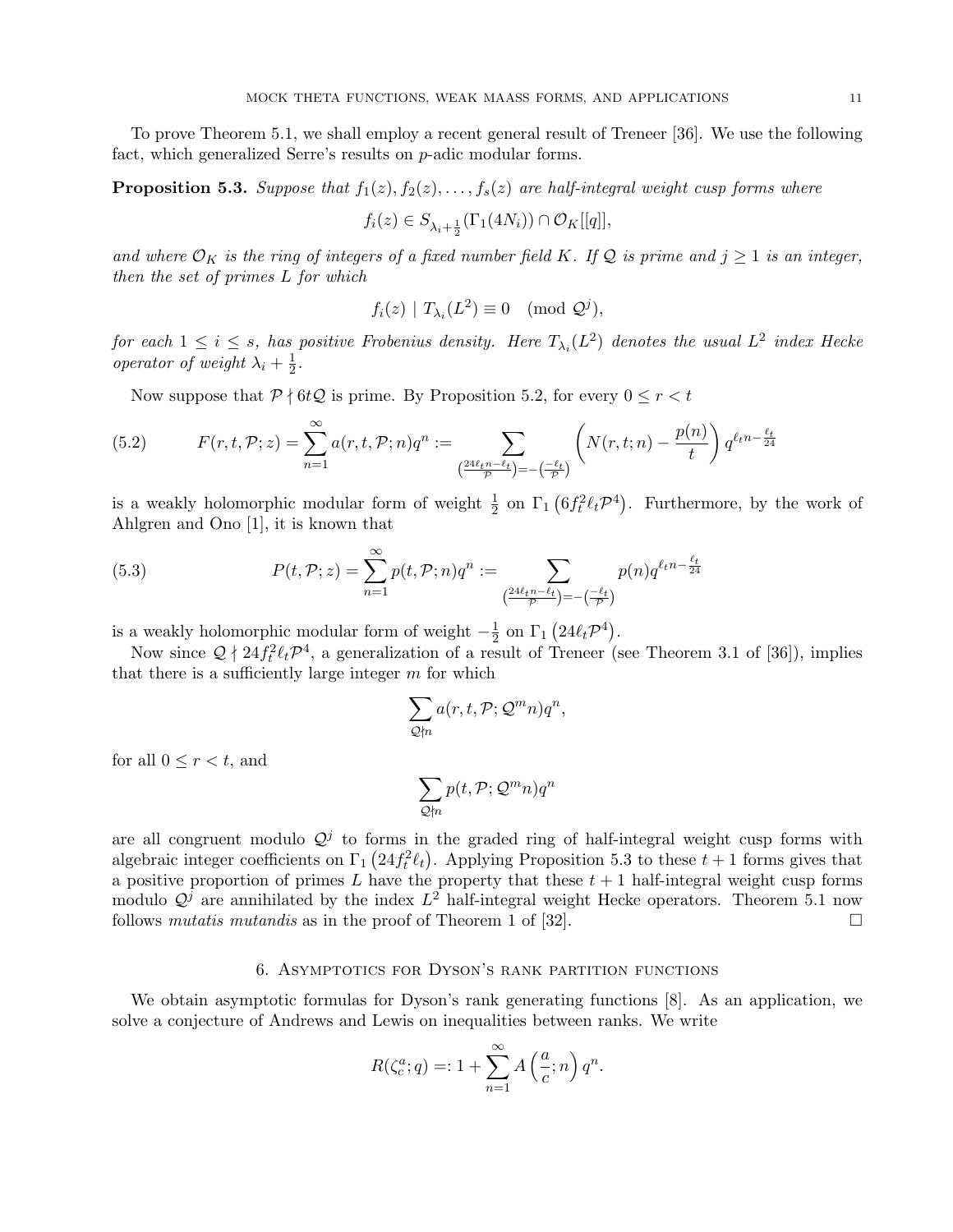Let k and h be coprime integers, h' defined by  $hh' \equiv -1 \pmod{k}$  if k is odd and by  $hh' \equiv -1$ (mod 2k) if k is even,  $k_1 := \frac{k}{\gcd(k,c)}$ ,  $c_1 := \frac{c}{\gcd(k,c)}$ , and  $0 < l < c_1$  is defined by the congruence  $l \equiv ak_1$ (mod c<sub>1</sub>). Furthermore we define, for  $n, m \in \mathbb{Z}$ , the following sums of Kloosterman type

$$
D_{a,c,k}(n,m) := (-1)^{ak+l} \sum_{h \pmod{k}^*} \omega_{h,k} \cdot e^{\frac{2\pi i}{k}(nh+mh')},
$$
  

$$
B_{a,c,k}(n,m) := (-1)^{ak+1} \sin\left(\frac{\pi a}{c}\right) \sum_{h \pmod{k}^*} \frac{\omega_{h,k}}{\sin\left(\frac{\pi a h'}{c}\right)} \cdot e^{-\frac{3\pi i a^2 k_1 h'}{c}} \cdot e^{\frac{2\pi i}{k}(nh+mh')},
$$

where for  $B_{a,c,k}(n,m)$  we require that  $c|k$ . Moreover, for  $c \nmid k$ , let

(6.1) 
$$
\delta_{c,k,r} := \begin{cases}\n- \left(\frac{1}{2} + r\right) \frac{l}{c_1} + \frac{3}{2} \left(\frac{l}{c_1}\right)^2 + \frac{1}{24} & \text{if } 0 < \frac{l}{c_1} < \frac{1}{6}, \\
-\frac{5l}{2c_1} + \frac{3}{2} \left(\frac{l}{c_1}\right)^2 + \frac{25}{24} - r \left(1 - \frac{l}{c_1}\right) & \text{if } \frac{5}{6} < \frac{l}{c_1} < 1, \\
0 & \text{otherwise,} \n\end{cases}
$$

and for  $0 < \frac{l}{c}$  $\frac{l}{c_1} < \frac{1}{6}$  $\frac{1}{6}$  or  $\frac{5}{6} < \frac{l}{c_1}$  $\frac{l}{c_1} < 1$  $m_{a,c,k,r} :=$  $\sqrt{ }$  $\int$  $\overline{\mathcal{L}}$ 1  $\frac{1}{2c_1^2} \left(-3a^2k_1^2 + 6lak_1 - ak_1c_1 - 3l^2 + lc_1 - 2ark_1c_1 + 2lc_1r\right)$  if  $0 < \frac{l}{c_1}$  $\frac{l}{c_1} < \frac{1}{6}$  $\frac{1}{6}$ 1  $\frac{1}{2c_1^2} \left(-6ak_1c_1 - 3a^2k_1^2 + 6lak_1 + ak_1c_1 + 6lc_1\right)$  if  $\frac{5}{6} < \frac{l}{c_1}$  $\frac{l}{c_1} < 1.$  $-3l^2 - 2c_1^2 - lc_1 + 2ark_1c_1 + 2c_1(c_1 - l)r$ 

Using the Circle Method, we obtain [8] the following asymptotic formulas for the coefficients  $A\left(\frac{a}{c}\right)$  $\frac{a}{c}$ ; n).

**Theorem 6.1.** If  $0 < a < c$  are coprime integers and c is odd, then for positive integers n we have that

$$
A\left(\frac{a}{c};n\right) = \frac{4\sqrt{3}i}{\sqrt{24n-1}} \sum_{\substack{1 \le k \le \sqrt{n} \\ c|k}} \frac{B_{a,c,k}(-n,0)}{\sqrt{k}} \cdot \sinh\left(\frac{\pi\sqrt{24n-1}}{6k}\right)
$$
  
+ 
$$
\frac{8\sqrt{3}\cdot\sin\left(\frac{\pi a}{c}\right)}{\sqrt{24n-1}} \sum_{\substack{1 \le k \le \sqrt{n} \\ c|k \atop r \ge 0}} \frac{D_{a,c,k}(-n,m_{a,c,k,r})}{\sqrt{k}} \cdot \sinh\left(\frac{\pi\sqrt{2\delta_{c,k,r}(24n-1)}}{\sqrt{3}k}\right) + O_c\left(n^{\epsilon}\right).
$$

Using (5.1), one can conclude asymptotics for  $N(a, c; n)$  from Theorem 6.1.

**Corollary 6.2.** For integers  $0 \le a < c$ , where c is an odd integer, we have

$$
N(a, c; n) = \frac{2\pi}{c \cdot \sqrt{24n - 1}} \sum_{k=1}^{\infty} \frac{A_k(n)}{k} \cdot I_{\frac{3}{2}}\left(\frac{\pi\sqrt{24n - 1}}{6k}\right) + \frac{1}{c} \sum_{j=1}^{c-1} \zeta_c^{-aj} \left(\frac{4\sqrt{3}i}{\sqrt{24n - 1}} \sum_{c|k} \frac{B_{j,c,k}(-n, 0)}{\sqrt{k}} \sinh\left(\frac{\pi}{6k}\sqrt{24n - 1}\right) + \frac{8\sqrt{3}\sin\left(\frac{\pi j}{c}\right)}{\sqrt{24n - 1}} \sum_{\substack{k,r \ k \text{ odd}}} \frac{D_{j,c,k}(-n, m_{j,c,k,r})}{\sqrt{k}} \sinh\left(\sqrt{\frac{2\delta_{c,k,r}(24n - 1)}{3}}\frac{\pi}{k}\right)\right) + O_c(n^{\epsilon}).
$$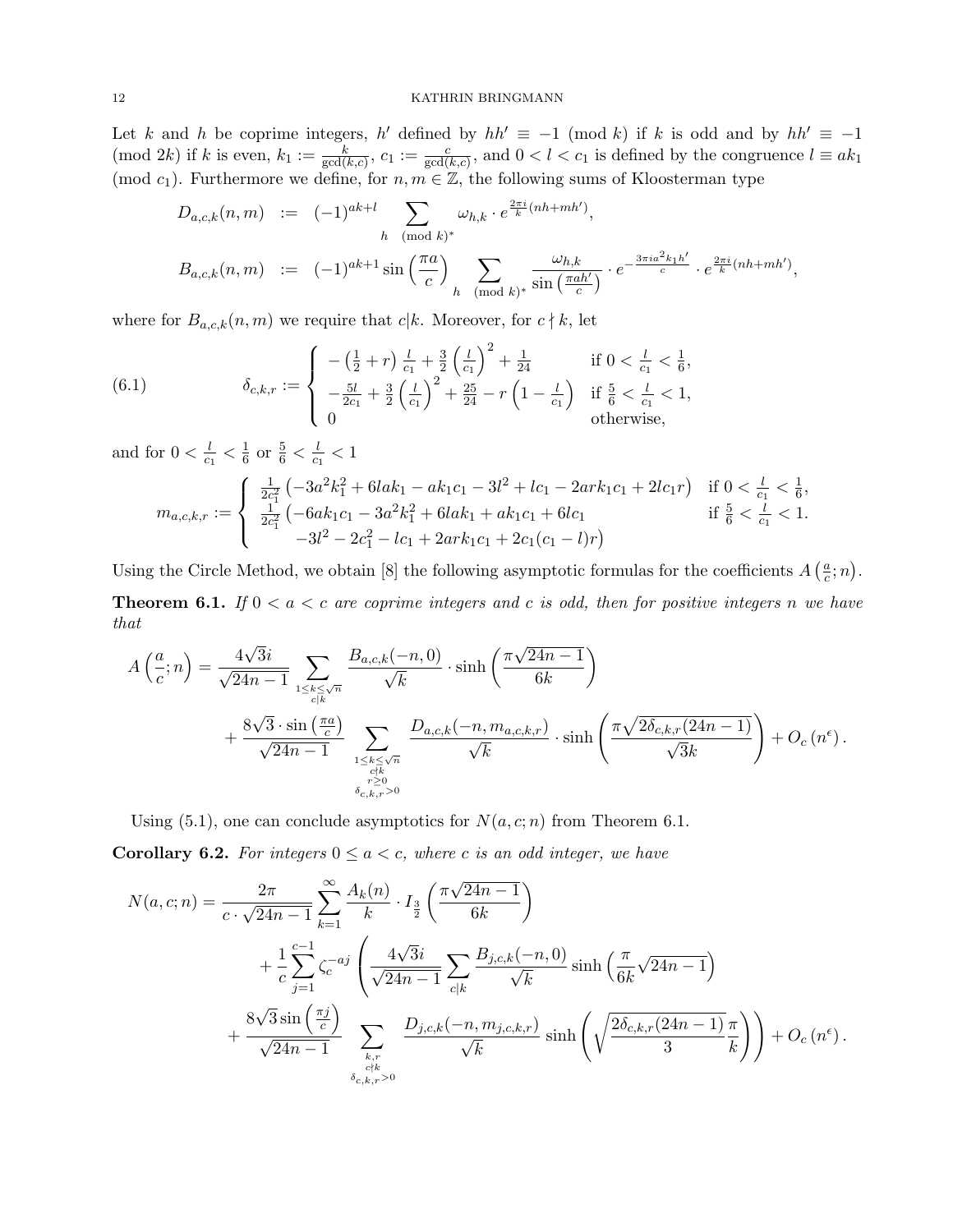This corollary implies a conjecture of Andrews and Lewis. In [6, 31] they showed

$$
N(0,2;2n) < N(1,2;2n) \quad \text{if } n \ge 1,
$$
\n
$$
N(0,4;n) > N(2,4;n) \quad \text{if } 26 < n \equiv 0,1 \pmod{4},
$$
\n
$$
N(0,4;n) < N(2,4;n) \quad \text{if } 26 < n \equiv 2,3 \pmod{4}.
$$

Moreover, they conjectured (see Conjecture 1 of [6]).

Conjecture. (Andrews and Lewis) For all  $n > 0$ , we have

(6.2) 
$$
N(0,3;n) < N(1,3;n) \quad \text{if } n \equiv 0 \text{ or } 2 \pmod{3},
$$

$$
N(0,3;n) > N(1,3;n) \quad \text{if } n \equiv 1 \pmod{3},
$$

A careful analysis of the asymptotics in Corollary 6.2 gives the following theorem.

**Theorem 6.3.** The Andrews-Lewis Conjecture is true for all  $n \notin \{3, 9, 21\}$  in which case we have equality in (6.2).

Sketch of proof of Theorem 6.1. We use the Hardy Littlewood method. By Cauchy's Theorem we have for  $n > 0$ 

$$
A\left(\frac{a}{c};n\right) = \frac{1}{2\pi i} \int_C \frac{N\left(\frac{a}{c};q\right)}{q^{n+1}} dq,
$$

where C is an arbitrary path inside the unit circle surrounding  $0$  counterclockwise. Now let

$$
\vartheta_{h,k}':=\frac{1}{k(k_1+k)},\quad \vartheta_{h,k}'':=\frac{1}{k(k_2+k)},
$$

where  $\frac{h_1}{k_1} < \frac{h}{k} < \frac{h_2}{k_2}$  $\frac{h_2}{k_2}$  are adjacent Farey fractions in the Farey sequence of order  $N := \lfloor n^{1/2} \rfloor$ . We make the substitution  $q = e^{-\frac{2\pi}{n} + 2\pi i t}$   $(0 \le t \le 1)$  and then decompose the path of integration into paths along the Farey arcs  $-\vartheta'_{h,k} \leq \Phi \leq \vartheta''_{h,k}$ , where  $\Phi = t - \frac{h}{k}$  $\frac{h}{k}$  and  $0 \leq h \leq k \leq N$  with  $(h, k) = 1$ . One obtains

$$
A\left(\frac{a}{c};n\right) = \sum_{h,k} e^{-\frac{2\pi i h n}{k}} \int_{-\vartheta'_{h,k}}^{\vartheta''_{h,k}} N\left(\frac{a}{c}; e^{\frac{2\pi i}{k}(h+iz)}\right) \cdot e^{\frac{2\pi n z}{k}} d\Phi,
$$

where  $z = \frac{k}{n} - k\Phi i$ . One can conclude from the transformation law of  $N\left(\frac{a}{c}\right)$  $(\frac{a}{c}; q)$  (in a modified version of Lemma 3.2) that

$$
A\left(\frac{a}{c};n\right) = \sum_{1} + \sum_{2} + \sum_{3},
$$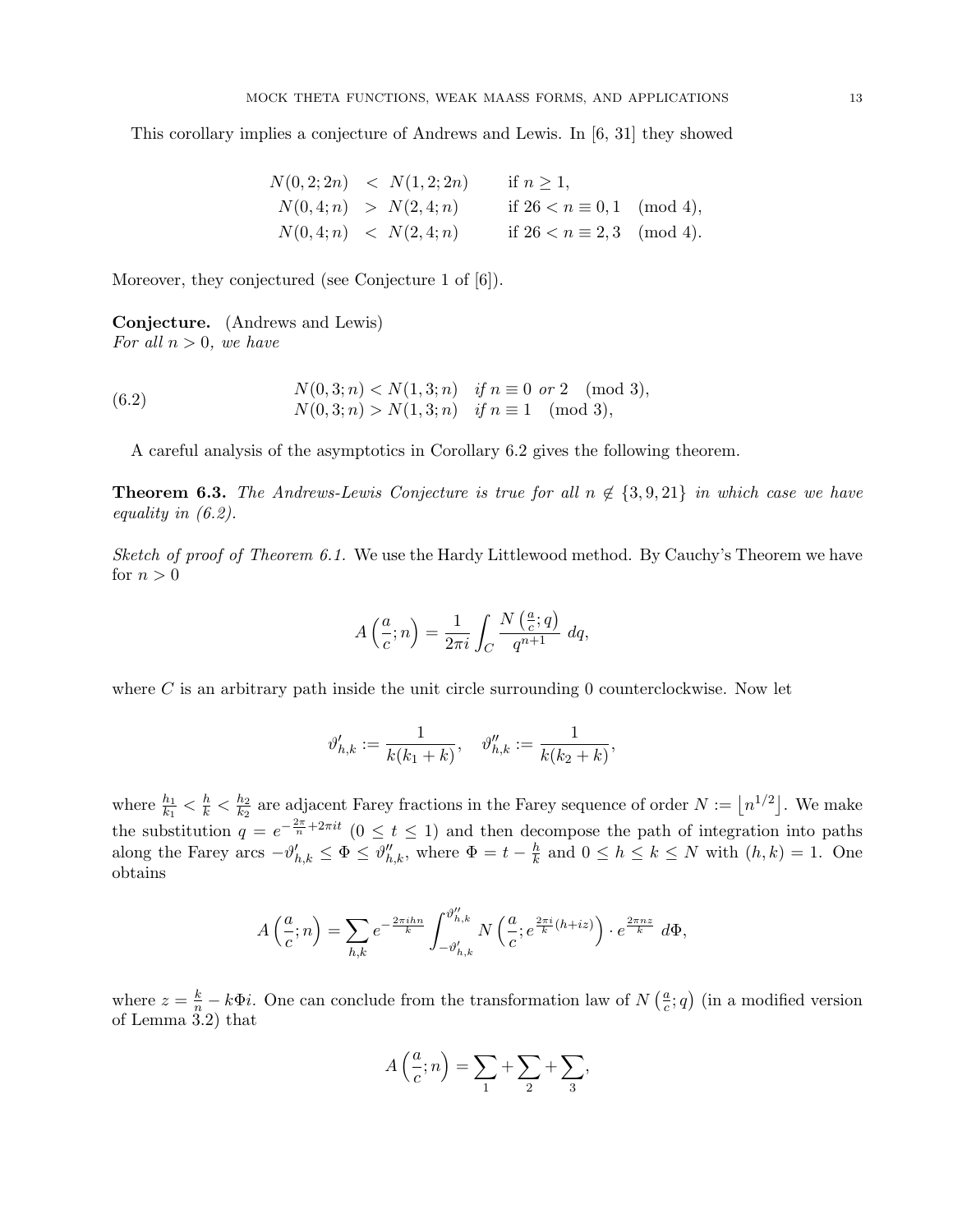where

$$
\sum_{1} := i \sin\left(\frac{\pi a}{c}\right) \sum_{h,k} \omega_{h,k} \frac{(-1)^{ak+1}}{\sin\left(\frac{\pi a h'}{c}\right)} \cdot e^{-\frac{3\pi i a^2 k_1 h'}{c} - \frac{2\pi i h n}{k}} \int_{-\vartheta'_{h,k}}^{\vartheta''_{h,k}} z^{-\frac{1}{2}} \cdot e^{\frac{2\pi z}{k} \left(n - \frac{1}{24}\right) + \frac{\pi}{12kz}} N\left(\frac{ah'}{c}; q_1\right) d\Phi,
$$
\n
$$
\sum_{2} := -4i \sin\left(\frac{\pi a}{c}\right) \sum_{h,k} \omega_{h,k} (-1)^{ak+l} e^{-\frac{2\pi i h' s a}{c} - \frac{3\pi i h' a^2 k_1}{c c_1} + \frac{6\pi i h' l a}{c c_1} - \frac{2\pi i h n}{k}}
$$
\n
$$
\int_{-\vartheta'_{h,k}}^{\vartheta''_{h,k}} z^{-\frac{1}{2}} \cdot e^{\frac{2\pi z}{k} \left(n - \frac{1}{24}\right) + \frac{\pi}{12kz}} \cdot q_1^{\frac{sl}{c_1} - \frac{3l^2}{2c_1^2}} \cdot N\left(ah', \frac{lc}{c_1}, c; q_1\right) d\Phi,
$$
\n
$$
\sum_{3} := 2\sin^2\left(\frac{\pi a}{c}\right) \sum_{h,k} \frac{\omega_{h,k}}{k} \cdot e^{-\frac{2\pi i h n}{k}} \sum_{\nu \pmod{k}} (-1)^{\nu} e^{-\frac{3\pi i h' \nu^2}{k} + \frac{\pi i h' \nu}{k}}
$$
\n
$$
\int_{-\vartheta'_{h,k}}^{\vartheta''_{h,k}} e^{\frac{2\pi z}{k} \left(n - \frac{1}{24}\right)} \cdot z^{\frac{1}{2}} \cdot I_{a,c,k,\nu}(z) d\Phi.
$$

Here  $q_1 := e^{\frac{2\pi i}{k} (h' + \frac{i}{\tau})}$  and

$$
I_{a,c,k,\nu}(z) := \int_{\mathbb{R}} e^{-\frac{3\pi z x^2}{k}} \cdot H_{a,c} \left(\frac{\pi i \nu}{k} - \frac{\pi i}{6k} - \frac{\pi z x}{k}\right) dx
$$

with

$$
H_{a,c}(x) := \frac{\cosh(x)}{\sinh\left(x + \frac{\pi i a}{c}\right) \cdot \sinh\left(x - \frac{\pi i a}{c}\right)}.
$$

Two important steps are the estimation of  $I_{a,c,k,\nu}(z)$  and certain Kloosterman sums.

Lemma 6.4. We have

$$
z^{\frac{1}{2}} \cdot I_{a,c,k,\nu}(z) \ll k \cdot n^{\frac{1}{4}} \cdot g_{a,c,k,\nu},
$$
  
\nwhere  $g_{a,c,k,\nu} := (\min \left( 6kc \left\{ \frac{\nu}{k} - \frac{1}{6k} + \frac{a}{c} \right\}, 6kc \left\{ \frac{\nu}{k} - \frac{1}{6k} - \frac{a}{c} \right\} \right)^{-1}$ , with  $\{x\} := x - \lfloor x \rfloor$  for  $x \in \mathbb{R}$ .  
\n**Lemma 6.5.** For  $n, m \in \mathbb{Z}$ ,  $0 \le \sigma_1 < \sigma_2 \le k$ ,  $D \in \mathbb{Z}$  with  $(D, k) = 1$ , we have\n
$$
\sum_{k=0}^{\infty} \omega_{h,k} \cdot e^{\frac{2\pi i}{k} (hn + h'm)} \ll \gcd(24n + 1, k)^{\frac{1}{2}} \cdot k^{\frac{1}{2} + \epsilon}.
$$

$$
\sum_{\substack{h \pmod{k}^* \\ \sigma_1 \le Dh' \le \sigma_2}} \omega_{h,k} \cdot e^{\frac{2\pi i}{k}(hn+h'm)} \ll \gcd(24n+1,k)^{\frac{1}{2}} \cdot k^{\frac{1}{2}+\epsilon}
$$

If  $c|k$ , then we have

$$
(-1)^{ak+1} \sin\left(\frac{\pi a}{c}\right) \sum_{\substack{h \pmod{k}^* \\ \sigma_1 \le Dh' \le \sigma_2}} \frac{\omega_{h,k}}{\sin\left(\frac{\pi a h'}{c}\right)} \cdot e^{-\frac{3\pi i a^2 k_1 h'}{c}} \cdot e^{\frac{2\pi i}{k}(hn+h'm)} \ll \gcd(24n+1,k)^{\frac{1}{2}} \cdot k^{\frac{1}{2}+\epsilon}.
$$

To estimate  $\Sigma_1$ , we write

$$
N\left(\frac{ah'}{c};q_1\right) =: 1 + \sum_{r \in \mathbb{N}} a(r) \cdot e^{\frac{2\pi i m_r h'}{k}} \cdot e^{-\frac{2\pi r}{kz}},
$$

where  $m_r$  is a sequence in Z and the coefficients  $a(r)$  are independent of a, c, k, and h. We treat the constant term and the term coming from from  $r \geq 1$  seperately since they contribute to the main term and to the error term, respectively. We denote the associated sums by  $S_1$  and  $S_2$ , respectively and first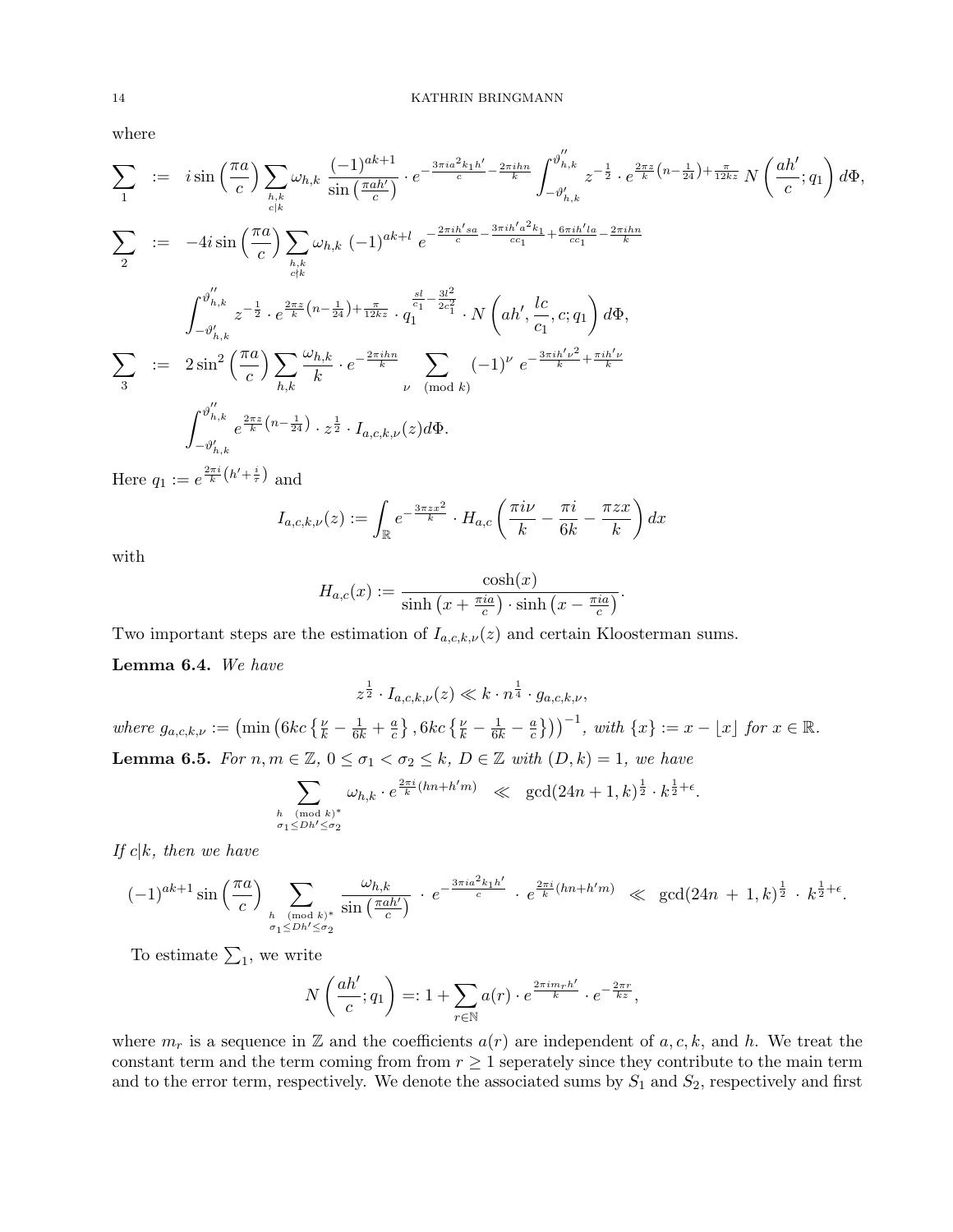estimate  $S_2$ . Throughout we need the easily verified fact that  $\text{Re}(z) = \frac{k}{n}$ ,  $\text{Re}(\frac{1}{z})$  $(\frac{1}{z}) > \frac{k}{2}$  $\frac{k}{2}, |z|^{-\frac{1}{2}} \leq n^{\frac{1}{2}} \cdot k^{-\frac{1}{2}},$ and  $\vartheta'_{h,k} + \vartheta''_{h,k} \leq \frac{2}{k(N+1)}$ . Decompose

(6.3) 
$$
\int_{-\vartheta'_{h,k}}^{\vartheta''_{h,k}} = \int_{-\frac{1}{k(N+k)}}^{\frac{1}{k(N+k)}} + \int_{-\frac{1}{k(k_1+k)}}^{-\frac{1}{k(N+k)}} + \int_{\frac{1}{k(N+k)}}^{\frac{1}{k(k_2+k)}}
$$

and denote the associated sums by  $S_{21}$ ,  $S_{22}$ , and  $S_{23}$ , respectively. Furthermore in  $S_{22}$  (and similarly  $S_{23}$ ) we write

.

$$
\int_{-\frac{1}{k(k+k_1)}}^{-\frac{1}{k(N+k)}} = \sum_{l=k_1+k}^{N+k-1} \int_{-\frac{1}{kl}}^{-\frac{1}{k(l+1)}}
$$

We have that

$$
k_1 \equiv -h' \pmod{k}, \quad k_2 \equiv h' \pmod{k},
$$
  

$$
N - k < k_1 \le N, \quad N - k < k_2 \le N.
$$

Using Lemma 6.5, we can show that  $\sum_1$  equals

$$
i\sin\left(\frac{\pi a}{c}\right)\sum_{\substack{h,k\\c|k}}\omega_{h,k}\cdot\frac{(-1)^{ak+1}}{\sin\left(\frac{\pi a h'}{c}\right)}\cdot e^{-\frac{3\pi i a^2 k_1 h'}{c} - \frac{2\pi i hn}{k}}\int_{-\vartheta'_{h,k}}^{\vartheta''_{h,k}}z^{-\frac{1}{2}}\cdot e^{\frac{2\pi z}{k}\left(n-\frac{1}{24}\right)+\frac{\pi}{12kz}}d\Phi+O\left(n^{\epsilon}\right).
$$

In a similar (but more complicated) manner we prove that  $\sum_2$  equals

$$
2\sin\left(\frac{\pi a}{c}\right) \sum_{\substack{k,r\\c\nmid k\\ \delta_{c,k,r}>0}} (-1)^{ak+l} \sum_{h} \omega_{h,k} e^{\frac{2\pi i}{k}(-nh+m_{a,c,k,r}h')} \int_{-\vartheta'_{h,k}}^{\vartheta''_{h,k}} z^{-\frac{1}{2}} e^{\frac{2\pi z}{k} \left(n-\frac{1}{24}\right)+\frac{2\pi}{kz} \delta_{c,k,r}} d\Phi + O\left(n^{\epsilon}\right).
$$

Using Lemma 6.4 we estimate  $\sum_3$  in a similar way. In  $\sum_1$  and  $\sum_2$  we next write

$$
\int_{-\vartheta_{h,k}^{\prime}}^{\vartheta_{h,k}^{\prime\prime}}=\int_{-\frac{1}{kN}}^{\frac{1}{kN}}-\int_{-\frac{1}{kN}}^{-\frac{1}{k(k+k_1)}}-\int_{\frac{1}{k(k+k_2)}}^{\frac{1}{kN}}
$$

and denote the associated sums by  $S_{11}$ ,  $S_{12}$ , and  $S_{13}$ , respectively. The sums  $S_{12}$  and  $S_{13}$  contribute to the error terms which can be bounded as before. To finish the proof, we have to estimate integrals of the shape

$$
I_{k,r} := \int_{-\frac{1}{kN}}^{\frac{1}{kN}} z^{-\frac{1}{2}} \cdot e^{\frac{2\pi}{k} \left( z\left(n - \frac{1}{24}\right) + \frac{r}{z}\right)} d\Phi.
$$

One can show that

$$
I_{k,r} = \frac{1}{ki} \int_{\Gamma} z^{-\frac{1}{2}} \cdot e^{\frac{2\pi}{k} \left( z \left( n - \frac{1}{24} \right) + \frac{r}{z} \right)} dz + O\left( n^{-\frac{3}{4}} \right),
$$

where  $\Gamma$  denotes the circle through  $\frac{k}{n} \pm \frac{i}{N}$  $\frac{i}{N}$  and tangent to the imaginary axis at 0. Making the substitution  $t = \frac{2\pi r}{kz}$  and using the Hankel formula, we obtain

$$
I_{k,r} = \frac{4\sqrt{3}}{\sqrt{k(24n-1)}} \sinh\left(\sqrt{\frac{2r(24n-1)}{3}}\frac{\pi}{k}\right) + O\left(n^{-\frac{3}{4}}\right)
$$

from which we can easily conclude the theorem.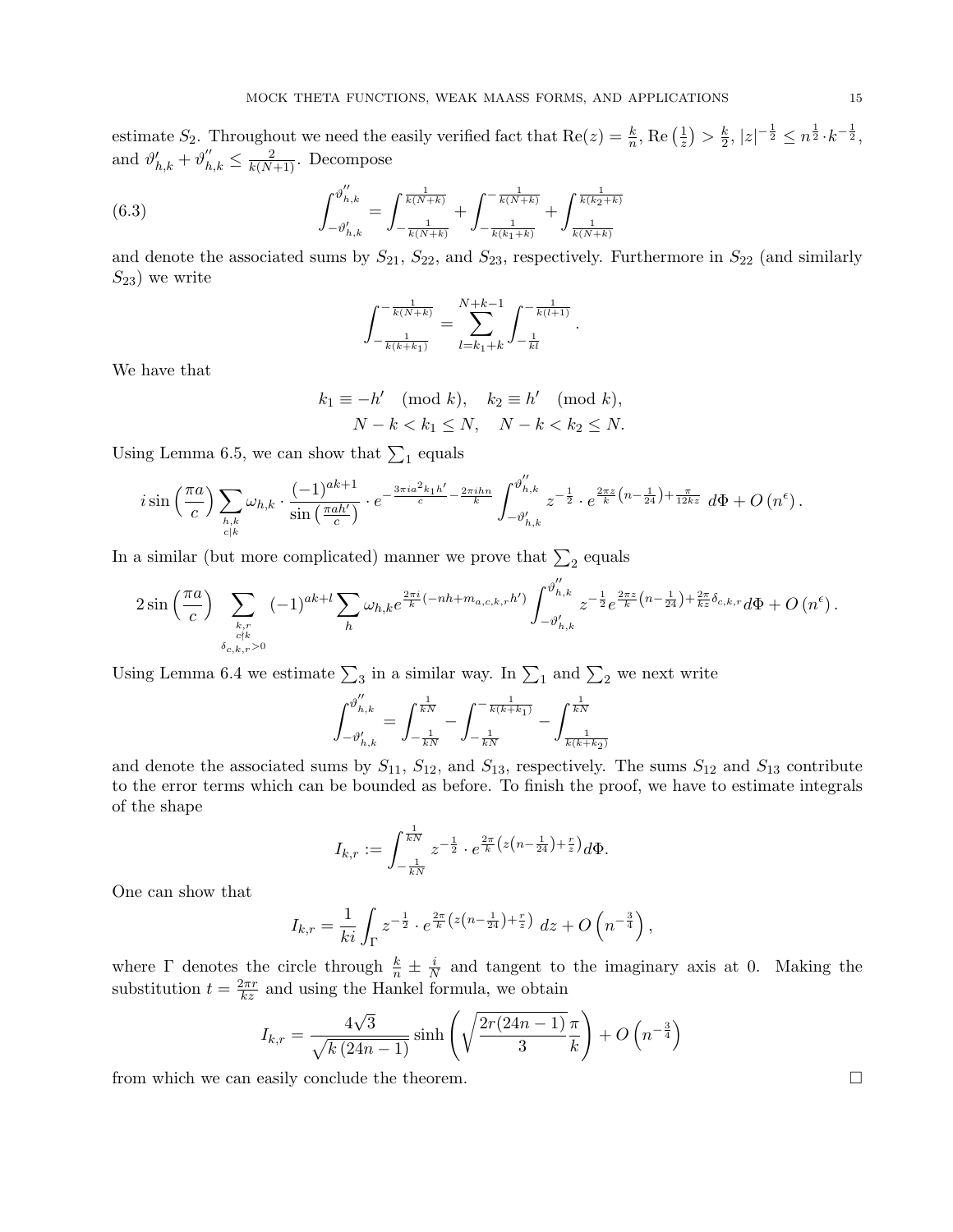# 7. CORRESPONDENCES FOR WEIGHT  $\frac{3}{2}$  weak Maass forms

In [13] we classify those weak Maass forms whose holomorphic part arise from basic hypergeometric series, and we obtain a one-to-one correspondence

$$
\{\Theta(\chi;z)\}\ \ \longleftrightarrow\ \ \{M_\chi(z)\}
$$

between holomorphic weight  $\frac{1}{2}$  theta functions  $\Theta(\chi; z)$  and certain weight  $\frac{3}{2}$  weak Maass forms  $M_{\chi}(z)$ . To state our result, define the basic hypergeometric-type series

$$
F(\alpha, \beta, \gamma, \delta, \epsilon, \zeta) := \sum_{n=0}^{\infty} \frac{(\alpha; \zeta)_n \delta^{n^2} \epsilon^n}{(\beta; \zeta)_n (\gamma; \zeta)_n}
$$

and by differentiation of a special case of the Rogers and Fine identity [25]

$$
F_{RF}(\alpha,\beta) := \frac{\alpha}{2} \cdot \frac{\partial}{\partial \alpha} \left( \frac{1}{1+\alpha} F(\alpha,-\alpha\beta,0,1,\alpha,\beta) \right) = \sum_{n=1}^{\infty} (-1)^n n \alpha^{2n} \beta^{n^2}.
$$

Moreover let  $\Theta_0(z) := \sum_{n \in \mathbb{Z}} q^{n^2}$  be the classical Jacobi theta function. For a non-trivial even Dirichlet character  $\chi$  with conductor b define

$$
\Theta(\chi; z) := \sum_{n \in \mathbb{Z}} \chi(n) q^{n^2},
$$

which is a weight  $\frac{1}{2}$  modular form on  $\Gamma_0(4b^2)$ . Moreover let the non-holomorphic theta integral  $N_{\chi}(z)$ be given by

$$
N_{\chi}(z) := -\frac{ib^2}{\pi} \int_{-\overline{z}}^{i\infty} \frac{\Theta(\chi;\tau)}{\left(-i(\tau+z)\right)^{\frac{3}{2}}} d\tau.
$$

Lastly, define the function  $Q_{\chi}$  by

(7.1) 
$$
Q_{\chi}(z) := \frac{4b\sqrt{2}}{\Theta_0(b^2z)} \sum_{a \pmod{b}} \chi(a) \sum_{j \pmod{b}} \zeta_b^{ja} L\left(q^{2a}\zeta_b^j, 2b; q\right),
$$

where

(7.2) 
$$
L(w, d; q) := \sum_{n \in \mathbb{Z}} n \frac{q^{n^2} w^n}{1 - q^{dn}} = \sum_{k \ge 0} \left( F_{RF} \left( w^{\frac{1}{2}} q^{\frac{kd}{2}}, -q \right) + F_{RF} \left( w^{-\frac{1}{2}} q^{\frac{(k+1)d}{2}}, -q \right) \right).
$$

In  $[13]$ , we show:

**Theorem 7.1.** If  $\chi$  is a non-trivial even Dirichlet character with conductor b, then

$$
M_{\chi}(z) := Q_{\chi}(z) - N_{\chi}(z)
$$

is a weight  $\frac{3}{2}$  weak Maass form on  $\Gamma_0(4b^2)$  with Nebentypus  $\chi$ .

Corollary 7.2. We have that

$$
y^{3/2} \cdot \frac{\partial}{\partial \bar{z}} M_{\chi}(z) = -\frac{ib^2}{2\sqrt{2}\pi} \cdot \Theta(\chi; z).
$$

Since the Serre-Stark Basis Theorem asserts that the spaces of holomorphic weight  $\frac{1}{2}$  modular forms have explicit bases of theta functions, Corollary 7.2 gives a bijection between weight  $\frac{3}{2}$  weak Maass forms and weight  $\frac{1}{2}$  modular forms.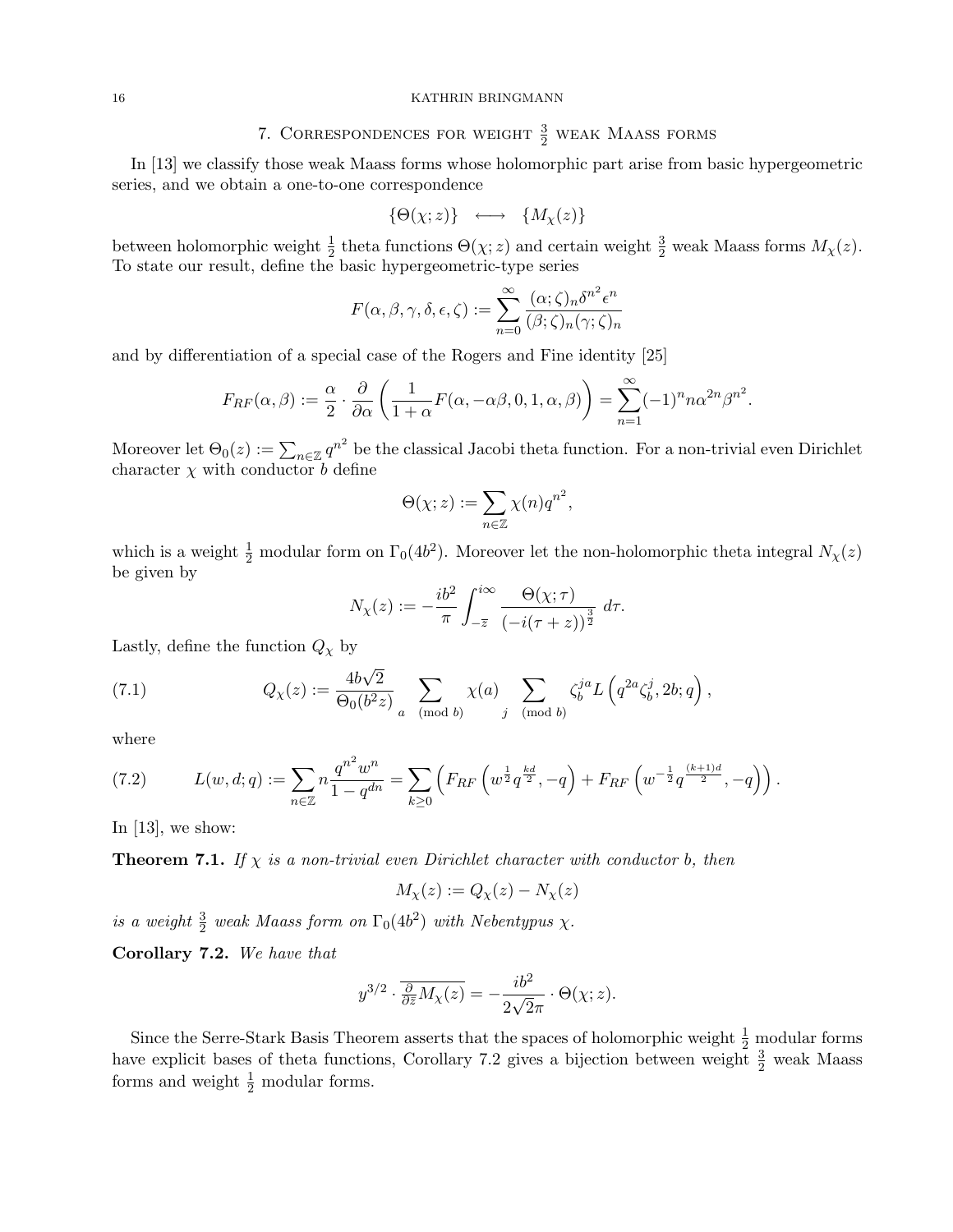Sketch of proof of Theorem 7.1. We only give a sketch of proof here; details can be found in [13]. For  $0 < a < b$ , we let

$$
\psi_{a,b}(z) := 2 \sum_{m \ge 1} \sum_{\substack{-bm \le d < 0 \\ d \equiv \pm a \, (\text{mod } b)}} (d + bm) \, e^{2\pi i \left(b^2 m^2 - d^2\right) z}.
$$

Note for fixed b, the functions  $\psi_{a,b}$  are determined by representatives  $a \in \mathbb{Z}/b\mathbb{Z}$ . These q-series will be associated to the period integral

$$
\mathcal{N}(a,b;z) := -\frac{ib^2}{\pi} \int_{-\overline{z}}^{i\infty} \frac{\Theta_{a,b}(\tau)}{\left(-i(z+\tau)\right)^{\frac{3}{2}}} d\tau,
$$

where

$$
\Theta_{a,b}(z) := \sum_{\substack{n \in \mathbb{Z} \\ n \equiv a \pmod{b}}} e^{2\pi i n^2 z}.
$$

More precisely, we define the functions  $\mathcal{M}(a, b; z)$  by

$$
\mathcal{M}(a,b;z) := 2^{\frac{3}{2}}b^2 \frac{\psi_{a,b}(z)}{\Theta_0(b^2z)} - \mathcal{N}(a,b;z).
$$

We first show the following theorem.

**Theorem 7.3.** If  $0 < a < b$  are coprime positive integers, where  $b \ge 4$  is even, then  $\mathcal{M}(a, b; z)$  is a weight  $\frac{3}{2}$  weak Maass form on  $\Gamma(4b^2)$ .

In order to prove Theorem 7.3, we define functions that are "dual" to  $\psi_{a,b}$  under the involution  $z \mapsto -\frac{1}{z}$ :

$$
\phi_{a,b}(z) := 2 \sum_{n=1}^{\infty} n \cdot e^{\pi i n^2 z} \frac{\left(1 - e^{4\pi i n z}\right)}{\left(1 - 2 \cos\left(\frac{2\pi a}{b}\right) e^{2\pi i n z} + e^{4\pi i n z}\right)}.
$$

As with  $\psi_{a,b}$ , the function  $\phi_{a,b}$  depends only on the residue class of a(mod b). We show.

Lemma 7.4. Assuming the hypotheses above, we have

$$
\frac{\phi_{a,b}(z)}{\Theta_0\left(\frac{z}{2}\right)} = -\frac{1}{b} \cdot (-iz)^{-3/2} \cdot \frac{\psi_{a,b}\left(-\frac{1}{2b^2z}\right)}{\Theta_0\left(-\frac{1}{2z}\right)} + 2\sqrt{-iz} \int_{\mathbb{R}} \frac{u e^{\pi i u^2 z}}{1 - \zeta_c^a e^{\pi i u^2 z}} du.
$$

Next define the Mordell-type integral

$$
\mathcal{I}_{a,b}(z) := 2\sqrt{-iz} \int_{\mathbb{R}} \frac{u e^{\pi i u^2 z}}{1 - \zeta_c^a e^{\pi i u^2 z}} du.
$$

This integral can be rewritten as a theta integral.

Lemma 7.5. We have

$$
\mathcal{I}_{a,b}(z) = \frac{1}{2\pi} \int_0^\infty \frac{\Theta_{a,b}\left(-\frac{1}{2iub^2}\right) \cdot u^{-\frac{1}{2}}}{\left(-i(iu+z)\right)^{\frac{3}{2}}} du.
$$

To prove Theorem 7.3, we first show that  $\mathcal{M}(a, b; z)$  is annihilated by the weight  $\frac{3}{2}$  Laplace operator. Now we show that  $\mathcal{M}(a, b; z)$  obeys the weight  $\frac{3}{2}$  transformation laws with respect to  $\Gamma(4b^2)$ . To see this, we use the fact that by work of Shimura  $\Theta_{a,b}(\tau)$  is a weight  $\frac{1}{2}$  modular form on  $\Gamma(4b^2)$ . By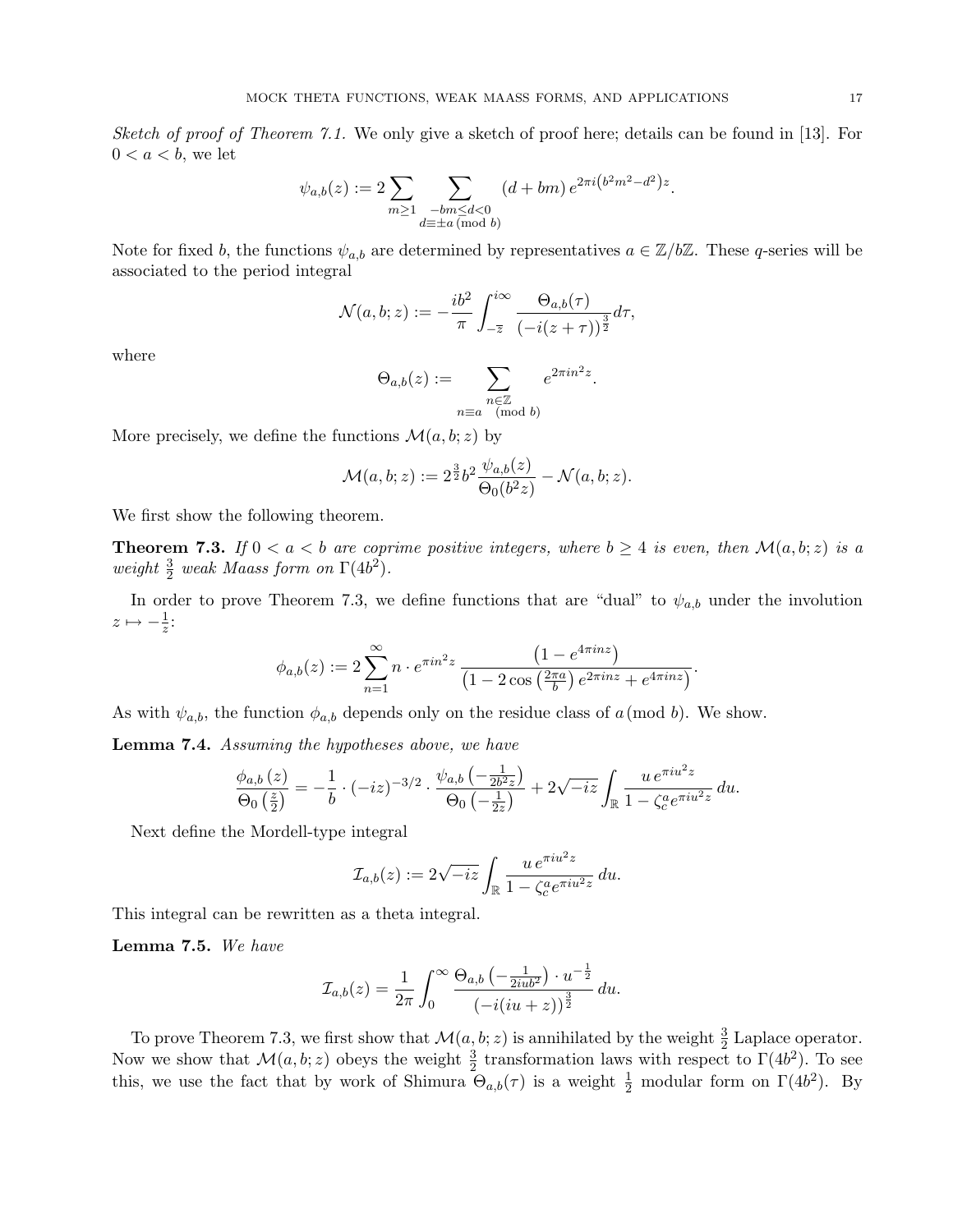definition, the period integral  $\mathcal{N}(a, b; z)$  inherits the transformation properties of  $\Theta_{a,b}(\tau)$  with a shift in weight. To finish the proof of Theorem 7.1, observe that

$$
\psi_{a,b}(z) = \frac{2}{b} \sum_{j \pmod{b}} \zeta_b^{ja} L\left(\zeta_b^j q^{2a}, 2b; q\right)
$$
  
=  $\frac{2}{b} \sum_{j \pmod{b}} \zeta_b^{ja} \sum_{k \ge 0} \left( F_{RF} \left( \zeta_b^{\frac{j}{2}} q^{kb+a}, -q \right) + F_{RF} \left( \zeta_b^{-\frac{j}{2}} q^{b-a+kb}, -q \right) \right).$ 

This yields

$$
Q_{\chi}(z) = \frac{2^{\frac{3}{2}}b^2}{\Theta_0(b^2z)} \sum_{a \pmod{b}} \chi(a)\psi_{a,b}(z).
$$

Now the claim follows using that

$$
\mathcal{N}_{\chi}(z) = \sum_{a=1}^{b-1} \chi(a) \mathcal{N}(a, b; z).
$$

## 8. Identities for rank differences

There are a lot of identities that relate modular forms and Eulerian series, e.g. the Roger Ramanujan identities (1.6). Let  $f_0(q), f_1(q), \Phi(q)$ , and  $\Psi(q)$  denote the mock theta functions

$$
f_0(q) := \sum_{n=0}^{\infty} \frac{q^{n^2}}{(-q)_n}, \qquad \Phi(q) := -1 + \sum_{n=0}^{\infty} \frac{q^{5n^2}}{(q;q^5)_{n+1}(q^4;q^5)_n},
$$

$$
f_1(q) := \sum_{n=0}^{\infty} \frac{q^{n^2+n}}{(-q)_n}, \qquad \Psi(q) := -1 + \sum_{n=0}^{\infty} \frac{q^{5n^2}}{(q^2;q^5)_{n+1}(q^3;q^5)_n}.
$$

The mock theta conjectures of Ramanujan are a list of ten identities involving these functions. Andrews and Garvan [5] proved that these conjectures are equivalent to the following pair of identities that essentially express two weight  $\frac{1}{2}$  modular forms as linear combinations of Eulerian series:

(8.1) 
$$
\frac{(q^5;q^5)_{\infty}(q^5;q^{10})_{\infty}}{(q;q^5)_{\infty}(q^4;q^5)_{\infty}} = f_0(q) + 2\Phi(q^2),
$$

(8.2) 
$$
\frac{(q^5;q^5)_{\infty}(q^5;q^{10})_{\infty}}{(q^2;q^5)_{\infty}(q^3;q^5)_{\infty}} = f_1(q) + 2q^{-1}\Psi(q^2).
$$

These were shown by Hickerson in 1988 [28]. He proved later on several more identities of this type [29], and, more recently, Choi and Yesilyurt have obtained even further such identities (for example, see [18, 19, 37]) using methods similar to those of Hickerson. The difficulty in proving the mock theta identities lies in the fact that mock theta functions are not modular forms. Moreover identities for ranks are known, e.g.

$$
N(r,t;n) = N(r-t,t;n)
$$

or more complicated identities [7]

$$
N(1,7;7n+1) = N(2,7;7n+1) = N(3,7;7n+1).
$$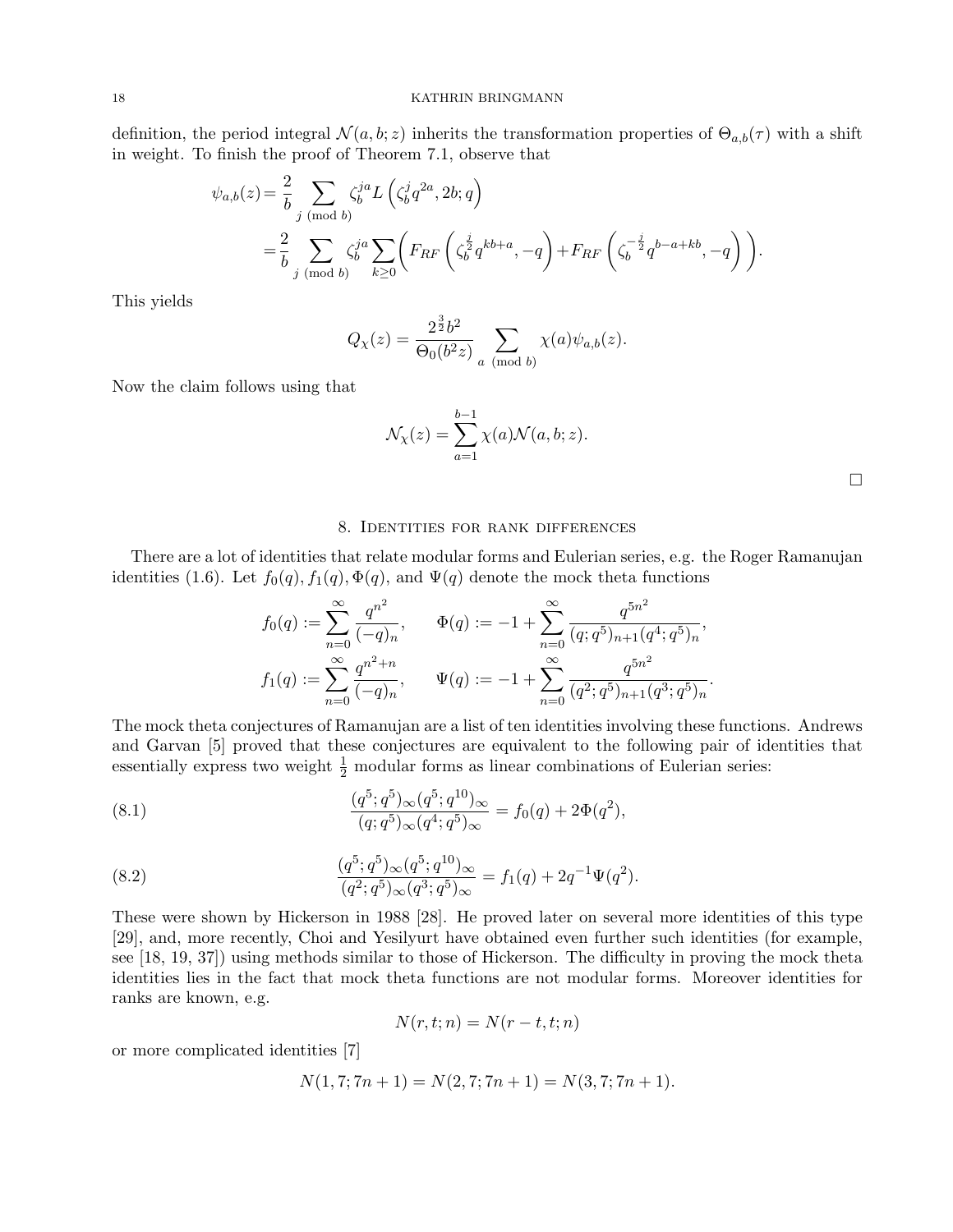Furthermore Atkin and Swinnerton-Dyer [7] proved some very surprising identities such as

$$
-\frac{(q;q^7)_{\infty}^2(q^6;q^7)_{\infty}^2(q^7;q^7)_{\infty}^2}{(q;q)_{\infty}} = \sum_{n=0}^{\infty} (N(0,7;7n+6) - N(1,7;7n+6)) q^n.
$$

This identity expresses a weight  $\frac{1}{2}$  modular form as a linear combination of Eulerian series. From the new perspective described in Section 3 that the rank generating functions are the holomorphic parts of weak Maass forms, the mock theta conjectures arise naturally in the theory of Maass forms and arise from linear relations between the non-holomorphic parts of independent Maass forms [16].

**Theorem 8.1.** Suppose that  $t \geq 5$  is prime,  $0 \leq r_1, r_2 < t$  and  $0 \leq d < t$ . Then the following are true:

 $(1)$  If  $\left(\frac{1-24d}{t}\right)$  $\frac{24d}{t}$  $) = -1, \text{ then}$ 

$$
\sum_{n=0}^{\infty} (N(r_1, t; tn + d) - N(r_2, t; tn + d)) q^{24(tn+d)-1}
$$

is a weight  $\frac{1}{2}$  weakly holomorphic modular form on  $\Gamma_1(576t^{10})$ .

(2) Suppose that  $\left(\frac{1-24d}{t}\right)$  $\left(\frac{24d}{t}\right) = 1$ . If  $r_1, r_2 \not\equiv \pm \frac{1}{2}(1 + \alpha) \pmod{t}$ , for any  $0 \leq \alpha < 2t$  satisfying  $1 - 24d \equiv \alpha^2 \pmod{2t}$ , then

$$
\sum_{n=0}^{\infty} (N(r_1, t; tn + d) - N(r_2, t; tn + d)) q^{24(tn+d)-1}
$$

is a weight  $\frac{1}{2}$  weakly holomorphic modular form on  $\Gamma_1$  (576t<sup>6</sup>).

Theorem 8.1 is optimal in a way that for all other pairs  $r_1$  and  $r_2$  (apart from trivial cases) that

$$
\sum_{n=0}^{\infty} (N(r_1, t; tn + d) - N(r_2, t, tn + d)) q^{24(tn+d)-1}
$$

is the holomorphic part of a weak Maass form which has a non-vanishing non-holomorphic part.

**Theorem 8.2.** Suppose that  $t > 1$  is an odd integer. If  $0 \le r_1, r_2 < t$  are integers, and  $P \nmid 6t$  is prime, then

$$
\sum_{\substack{n \geq 1 \\ (\frac{24l_t n - l_t}{\mathcal{P}}) = -(\frac{-l_t}{\mathcal{P}})}} (N(r_1, t; n) - N(r_2, t; n)) q^{l_t n - \frac{l_t}{24}}
$$

is a weight  $\frac{1}{2}$  weakly holomorphic modular form on  $\Gamma_1(6f_t^2l_t\mathcal{P}^4)$ .

Since Theorem 8.2 follows easily from Section 3, we only consider Theorem 8.1

Proof of Theorem 8.1. Using the results from Sections 3 and 5, one can reduce the claim to the identity

$$
\sum_{j=1}^{t-1} \left( \zeta_t^{-r_1 j} - \zeta_t^{-r_2 j} \right) \sin\left(\frac{\pi j}{t}\right) \sin\left(\frac{\pi j \alpha}{t}\right) = 0
$$

which can be easily verified using that  $sin(x) = \frac{1}{2i} (e^{ix} - e^{-ix})$ 

.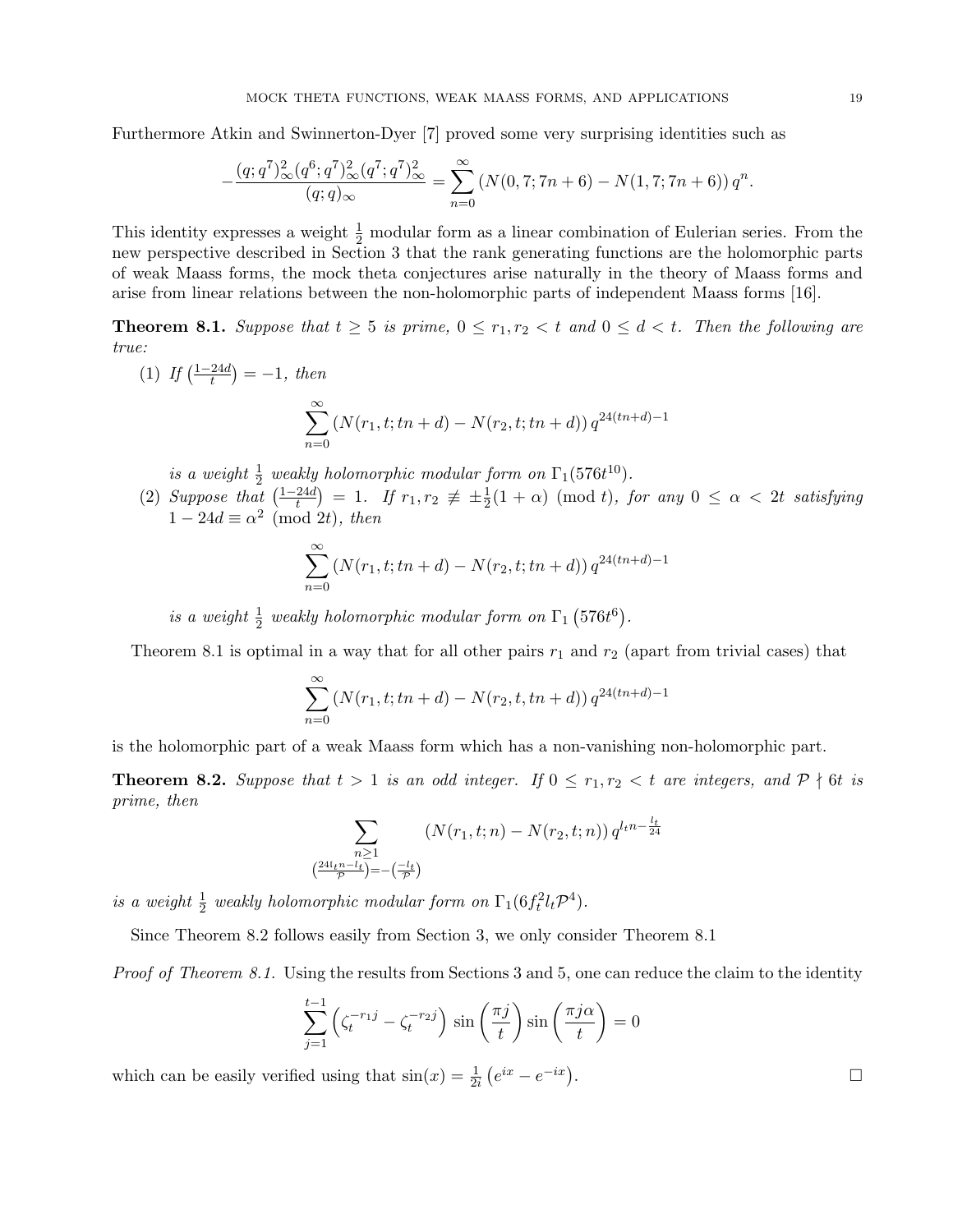## **REFERENCES**

- [1] S. Ahlgren and K. Ono, Congruence properties for the partition function, Proc. Natl. Acad. Sci., USA 98, No. 23 (2001), pages 12882-12884.
- [2] G. E. Andrews, On the theorems of Watson and Dragonette for Ramanujan's mock theta functions, Amer. J. Math. 88 No. 2 (1966), pages 454-490.
- [3] G. E. Andrews, Partitions with short sequences and mock theta functions, Proc. Natl. Acad. Sci. USA, 102 No. 13 (2005), pages 4666-4671.
- [4] G. E. Andrews, F. Dyson, and D. Hickerson, Partitions and indefinite quadratic forms, Invent. Math. **91** No. 3 (1988), pages 391-407.
- [5] G. E. Andrews and F. Garvan, Ramanujan's "lost notebook". VI: The mock theta conjectures, Adv. in Math. 73 (1989), pages 242-255.
- [6] G. E. Andrews and R. P. Lewis, The ranks and cranks of partitions moduli 2, 3 and 4, J. Number Th. 85 (2000), pages 74-84.
- [7] A. O. L. Atkin and H. P. F. Swinnerton-Dyer, Some properties of partitions, Proc. London Math. Soc. 66 No. 4 (1954), pages 84-106.
- [8] K. Bringmann, Asymptotics for rank partition functions, Trans. Amer. Math. Soc., accepted for publication.
- [9] K. Bringmann, On certain congruences for Dyson's ranks, submitted for publication.
- [10] K. Bringmann and J. Lovejoy, *Dyson's rank, overpartitions, and weak Maass forms*, Int. Math. Res. Not., Article ID rnm063, 34 pages.
- [11] K. Bringmann and K. Ono, The  $f(q)$  mock theta function conjecture and partition ranks, Invent. Math. **165** (2006), pages 243-266.
- [12] K. Bringmann and K. Ono, *Dysons ranks and Maass forms*, Ann. of Math., accepted for publication.
- [13] K. Bringmann, A. Folsom, and K. Ono, *q-series and weight 3/2 Maass forms*, in preparation.
- [14] K. Bringmann and K. Ono, Arithmetic properties of coefficients of half-integral weight Maass-Poincaré series, Math. Ann. 337 (2007), pages 591-612.
- [15] K. Bringmann and K. Ono, Lifting elliptic cusp forms to Maass forms with an application to partitions, Proc. Nat. Acad. Sc. 104 (2007), pages 3725-3731.
- [16] K. Bringmann, K. Ono, and R. Rhoades, Eulerian series as modular forms, J. Amer. Math. Soc., accepted for publication.
- [17] J. H. Bruinier and J. Funke, On two geometric theta lifts, Duke Math. J. 125 (2004), pages 45-90.
- [18] Y.-S. Choi, Tenth order mock theta functions in Ramanujan's lost notebook, Invent. Math. 136 (1999), pages 497-569.
- [19] Y.-S. Choi, Tenth order mock theta functions in Ramanujan's lost notebook, II, Adv. in Math. 156 (2000), pages 180-285.
- [20] H. Cohen, *q-identities for Maass waveforms*, Invent. Math. **91** No. 3 (1988), pages 409-422.
- [21] S. Corteel and J. Lovejoy, Overpartitions, Trans. Amer. Math. Soc. 356 (2004), pages 1623-1635.
- [22] L. Dragonette, Some asymptotic formulae for the mock theta series of Ramanujan, Trans. Amer. Math. Soc. 72 No. 3 (1952), pages 474-500.
- [23] F. Dyson, Some guesses in the theory of partitions, Eureka (Cambridge) 8 (1944), pages 10-15.
- [24] M. Eichler, On the class number of imaginary quadratic fields and the sums of divisors of natural numbers, J. Indian Math. Soc. (N.S.) 19 (1955), pages 153-180.
- [25] N. J. Fine, Basic hypergeometric series and applications, Math. Surveys and Monographs, Vol. 27, Amer. Math. Soc., Providence, 1988.
- [26] S. Garthwaite, The coefficients of the  $\omega(q)$  mock theta function, Int. J. Number Theory, accepted for publication.
- [27] B. Gordon and R. McIntosh, Modular transformations of Ramanujan's fifth and seventh order mock theta functions, Ramanujan J. 7 (2003), pages 193-222.
- [28] D. Hickerson, A proof of the mock theta conjectures, Invent. Math. **94** (1988), pages 639-660.
- [29] D. Hickerson, On the seventh order mock theta functions, Invent. Math. **94** (1988), pages 661-677.
- [30] F. Hirzebruch and D. Zagier, Intersection numbers of curves on Hilbert modular surfaces and modular forms with *Nebentypus*, Invent. Math. **36** (1976), pages 57-113.
- [31] R. P. Lewis, The ranks of partitions modulo 2, Discuss. Math. 167/168 (1997), pages 445-449.
- [32] K. Ono, *Distribution of the partition function modulo m*, Ann. of Math. **151** (2000), pages 293-307.
- [33] K. Ono, The web of modularity: Arithmetic of the coefficients of modular forms and q-series, CBMS Regional Conference, 102, Amer. Math. Soc., Providence, R. I., 2004.
- [34] S. Ramanujan, The lost notebook and other unpublished papers, Narosa, New Delhi, 1988.
- [35] G. Shimura, On modular forms of half integral weight, Ann. of Math. **97** (1973), pages 440-481.